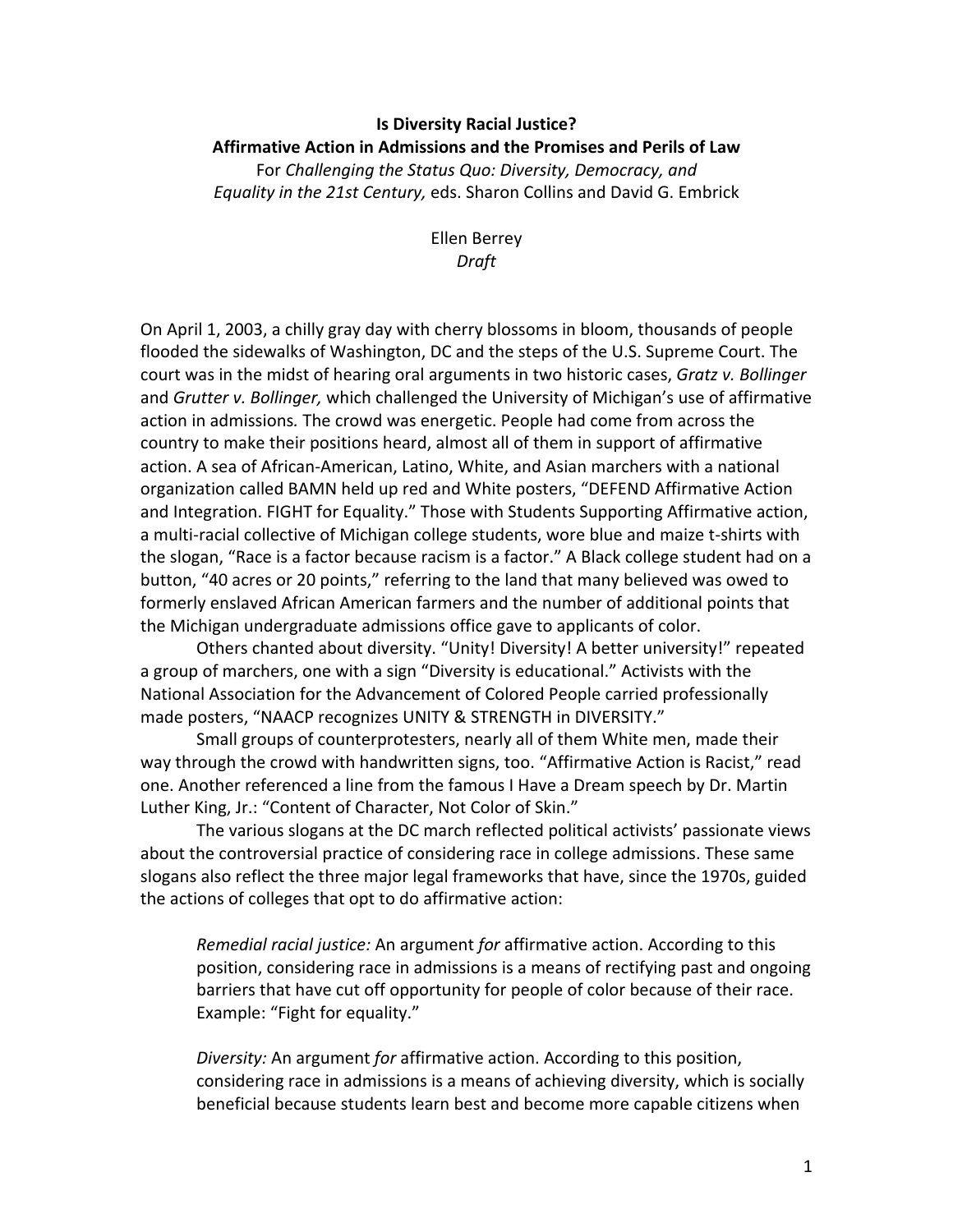they attend college with students of different racial backgrounds. Example: "Diversity is educational."

*Colorblindness:* An argument *against* affirmative action. According to this position, any consideration of race in decision-making, even if the objective is to further opportunity for people of color, is discriminatory, denies individual liberties, and violates the U.S. Constitution. Example: "Affirmative Action is Racist."

To understand the pursuit of racial equality in the United States, we need to understand what, exactly, law permits us to do regarding race and what it prohibits. This includes where these legal frameworks come from and how they are applied. We also need to understand how colleges and universities actually do affirmative action. College admissions policies can determine who has access to opportunity and who does not. Overall, college admissions favor affluent, predominantly White students, but when admissions officers do affirmative action—when they account for race as a positive factor—they can improve the life circumstances of people of color.

Since the 1970s, the U.S. Supreme Court, in response to challenges by conservative activists, has made it increasingly difficult for admissions officers to make decisions based on an applicant's race. The court has narrowed the justification that colleges can use for voluntary race-conscious admissions, so that the goal of diversity is *the* acceptable rationale. How has law cut off an argument for remedial intervention and advanced arguments for diversity and colorblindness? What are the promises and perils of diversity under law? How do higher education leaders interpret the mandate for diversity? Ultimately, is diversity racial justice?

This chapter draws on legal doctrine, my ethnographic-historical study of affirmative action and the *Gratz* and *Grutter* litigation at the University of Michigan, my analysis of diversity discourse at other universities, and insights from socio-legal theories of law. It explains two key themes. First, law has established the official terms of debate over race-conscious college admissions policies. Legal contests have helped to make such policies culturally significant and politically controversial. Further, they have  $limited$ —but not (yet) altogether ended —colleges' ability to give some favor to students of color in the admissions decision. Second, administrators at many selective colleges and universities have adopted diversity discourse, but not simply as a justification for affirmative action. They have made diversity an identity for their institutions. That identity symbolizes their values and, at least superficially, defines their actions. As this chapter shows, diversity, both as legal doctrine and as an organizational identity, affirms the cause of racial minority inclusion, but the actions taken in its name usually fail to recognize or adequately address the structural foundations of racial inequality.

## **Affirmative Action and Its History**

Affirmative action is a form of decision making that intentionally considers an individual's race, ethnicity, or sex for the purposes of expanding opportunities for racial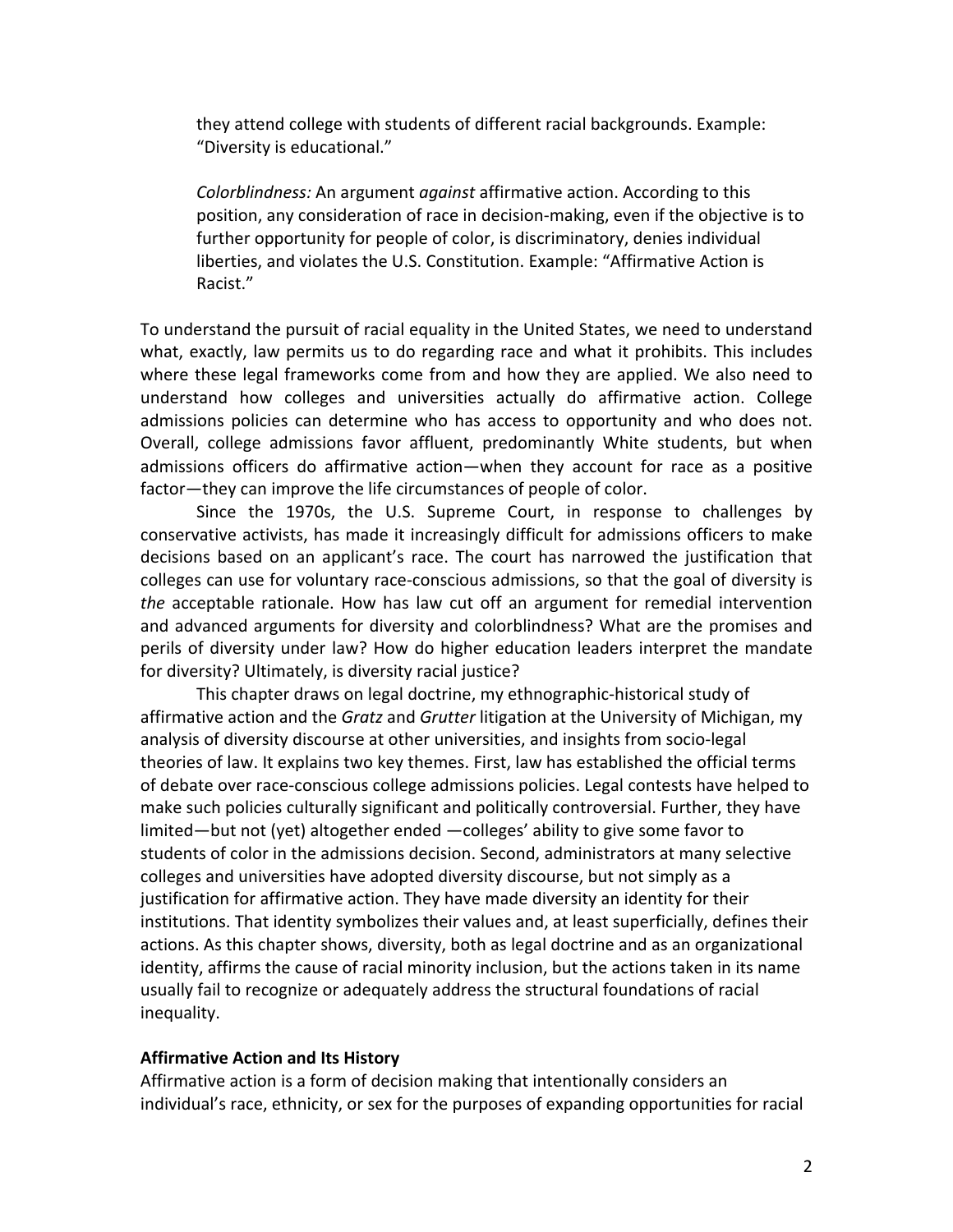minorities and women. It can happen in many domains of social life, but it is most prevalent in the workplace and in college admissions (When companies practice affirmative action, they take additional steps to ensure that they are recruiting, hiring, and promoting racial minorities and women to the same extent that they treat White people and men. Companies typically do affirmative action because they are large government contractors and thus are required by the federal government to do so.).

In higher education, the goal of affirmative action is to improve racial minorities' chances of being admitted to, attending, and graduating from universities and colleges—without requiring universities and colleges to radically change their standard admissions process. The targets are African Americans, Latinos, and Native Americans. Admissions officers take many different kinds of actions to reach and enroll these students, from outreach and recruitment activities ("soft" affirmative action) to admissions and financial aid decisions ("hard" affirmative action). Those "hard" forms of affirmative action are the most contentious. They are when universities distribute valuable, zero-sum resources to applicants, so, to critics, administrators appear to be picking winners (underrepresented minorities) and losers (White students and, for some, Asian American students).

Affirmative action is a surprising departure from the history and ongoing dynamics of institutional discrimination, which has long kept students of color off college campuses. Through most of U.S. history, simply being a racial minority almost always barred a person from becoming a college student. There have been, since the 1830s, historically Black colleges and universities, first created to educate freed slaves, and since the late 1960s, Tribal Colleges and Universities on Indian reservations. But the vast majority of the country's institutions of higher education were exclusively for White people up until the 1960s. The most elite schools were exclusively for White, rich males from the eastern seaboard, nearly all of them Protestant. This exclusion has had cumulative racial effects into the present. The benefits of higher education are passed down through families, generation by generation. One specific this way this plays out today is through legacy preferences, which give favoritism to the children of alumni. Legacy admissions are commonplace at selective institutions. That is a huge strike against students of color, especially for those who are first generation college students.

In the period after World War II, in the face of changing demographics and growing social pressures, the ways that admissions was done changed. Elite universities moved away from admissions based on family lineage. They adopted standardized testing with the pretense of making colleges more open and meritocratic, particularly for Jewish students, whose enrollment was prohibited or limited by admissions quotas (Lemann 1999). Consequently, a relatively wider range of types of students were admitted.

A few elite universities and colleges first began to do affirmative action in admissions in the mid-1960s. Top university officials were inspired by the Southern civil rights movement, which was fighting against discriminatory Jim Crow laws and for full citizenship rights for Black people (Stulberg and Chen 2014). These leaders believed their institutions had some responsibility to support those civil rights aims. Later that decade, other elite universities adopted race-conscious admissions in response to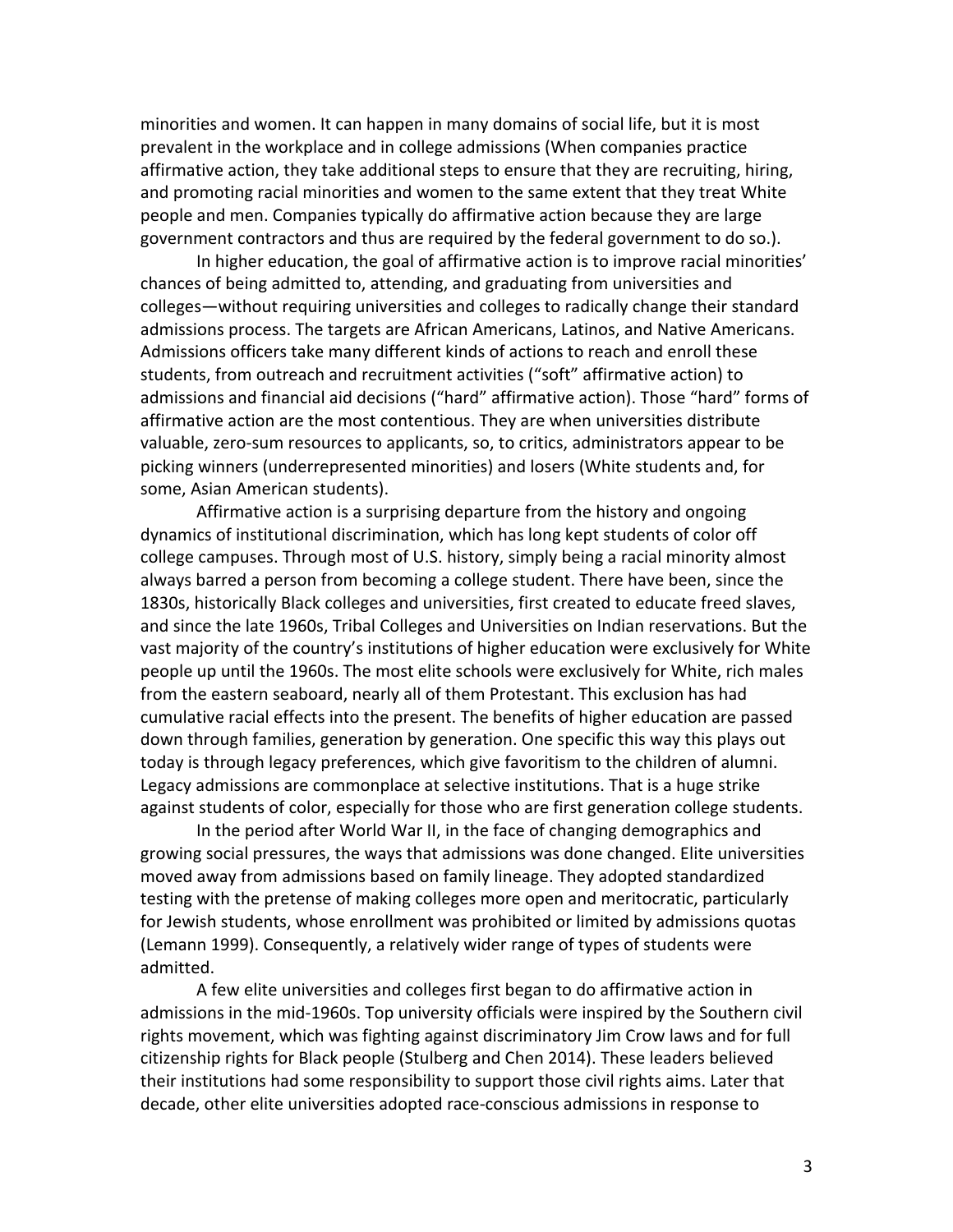campus-based student protest (ibid). By the early 1970s, the practice was quite widespread throughout higher education (Grodsky 2007). At this point, such interventions targeted African Americans, as the Black-White divide was not only the most pronounced racial division in American life but also the focus of the 1960s civil rights reforms. Major new civil rights laws banned discrimination in public education, employment, and housing. At this time, there was relatively more social, political, and legal support for race-based interventions intended to remedy racial injustice and enable people of color to fully participate in American life.

Affirmative action is most common at competitive colleges and universities, which are not "open access" and only admit a portion of applicants. Since the 1980s, with a ballooning number of college applicants and increasingly stricter criteria for gaining admission, admissions to selective schools has become a high-stakes competition (or at least it feels that way to applicants).<sup>1</sup> The cost of college has also skyrocketed. Adjusting for inflation, the cost of attending a public four-year university in 2014 was 3.25 more expensive than in 1984 and the cost of attending a private one was 2.46 more expensive (College Board 2015).

There is good reason for the push to go to college. Simply attending and graduating matters. According to the Pew Research Center, young college-educated workers now earn on average \$45,500 year, compared to \$28,000 for high school graduates, and they are more satisfied with their careers (Pew Research Center 2014b). Those who go to selective institutions are even better off when it comes to earning an advanced degree, getting a desirable job, career promotion, and future income (Espenshade and Radford 2009).

Since its early implementation, affirmative action has been effective. It has increased the odds that African American, Latino, and Native American students are admitted to and graduate from college. In a 2007 study, Eric Grodsky compared African American and Latino students to White students with similar academic records and socioeconomic status, to see who was admitted to college with what credentials. He found that, between the early 1970s and early 1990s, BA-granting universities and colleges across the spectrum—from the most competitive to least—gave an edge to African American applicants over White ones. In 1972, that edge was the equivalent of a 281-point boost in SAT scores. At the more competitive institutions, this advantage was upwards of 343 points or more. Between the early 1980s and early 1990s, Latino applicants received a boost of somewhere between 108 and 118 SAT points. According to another study of the top 146 institutions, the policy tripled the enrollment of African Americans and Latinos (Carnevale and Rose 2003).

The benefits of affirmative action extend beyond the college campus. In a major study, William Bowen and Derrick Bok (1998) demonstrate that the policy improves African Americans' career prospects and Black communities' leadership capacity. Those affirmative action beneficiaries who come out of elite universities, they show, have

 $1$  Some research indicates that, contrary to popular perception, 80% of top students are accepted to at least one elite school Carey (2014). According to this study, what actually has changed is the number of less qualified students applying to elite schools.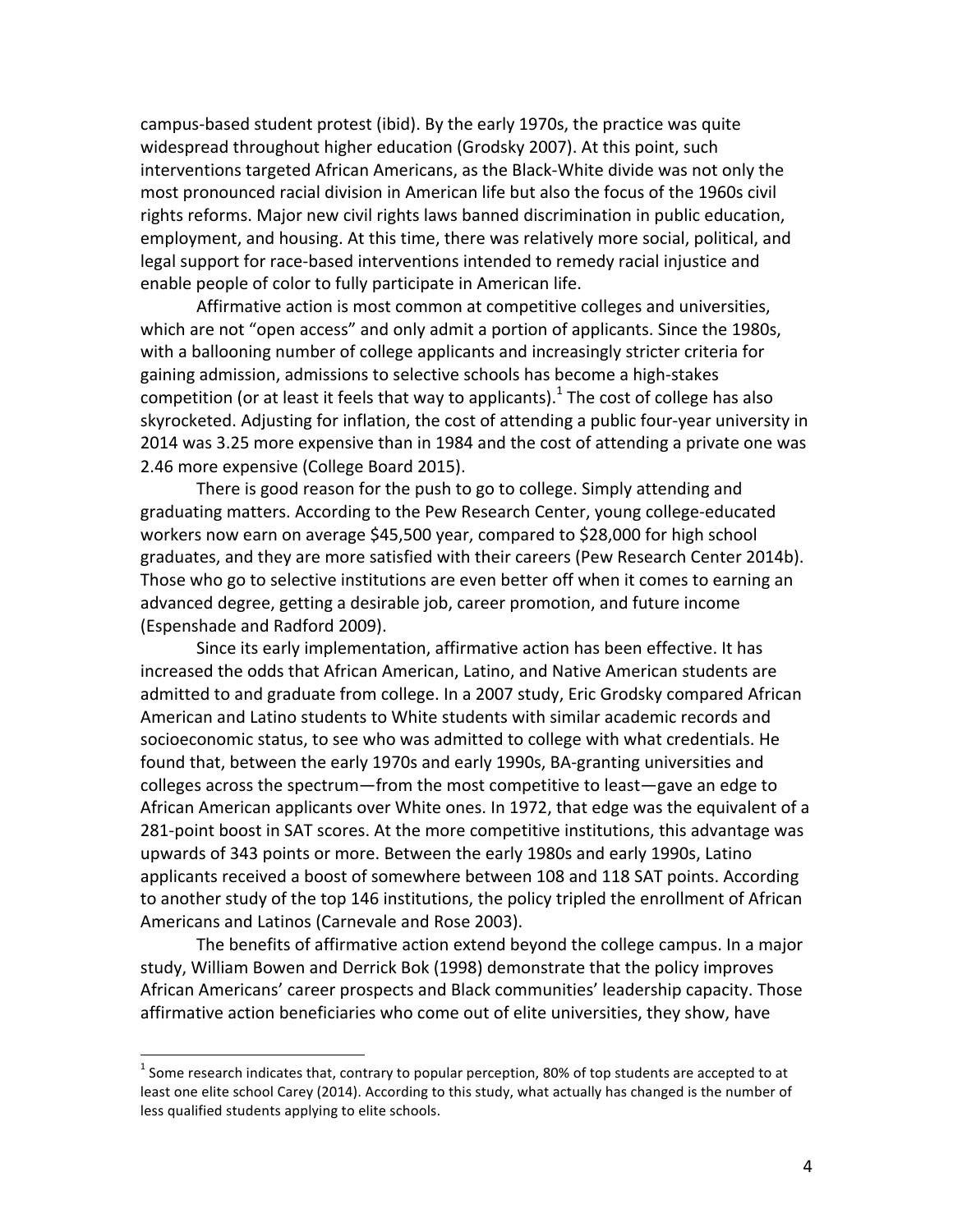formed what they call the backbone of the Black middle class.

# **Affirmative Action at Selective College Admissions Today**

The exact number of the colleges and universities that make admissions and financial aid decisions based on race is difficulty to pin down. The simplest way to measure this (although not necessarily the most reliable) is based on institutions' self reports. In the 1990s and early 2000s, it was used by an estimated 20% of selective institutions (Bowen and Bok 1998) and about half of comprehensive institutions (Grodsky and Kalogrides 2008).

More recently, a 2012 national survey found that approximately 45% of colleges and universities give some consideration to race in undergraduate admissions decisions (National Association of College Admissions Counseling 2014). Almost 25% of those institutions rated it as of considerable or moderate importance—which is more weight than they gave to personal characteristics such as applicants' ability to pay or alumni status. Racial and ethnic minority status continues to be one of the attributes valued by administrators at the country's top institutions.

In higher education, where affirmative action is directed at students, the policy is an addendum to the larger system of admissions. Understanding this is crucial to understanding institutional discrimination and the counterweight that affirmative action provides. Contrary to popular myths that White students are hurt by affirmative action, bias against students of color pervades that larger admissions system. By and large, colleges and universities give unacknowledged favoritism to applicants from wealthy, White families. Admissions decisions are by and large based on what administrators refer to as merit-based criteria, which include an applicant's grade point average, standardized test scores, the high school they attended, and the rigor of the classes they took. Affluent, White students are far more likely to excel on the merit-based criteria for reasons unrelated to their actually intellectual ability. Test scores are highly correlated with family income, such that the richest students do best (College Board 2014; Fischer, Hout, Jankowski, Lucas, Swidler, and Voss 1996). Advantaged youth more often attend private and college-preparatory high schools, which provide test preparation, rigorous curricula, and better teachers.

In contrast, Black and Hispanic students are more likely to attended underfunded high schools that lack advanced classes. Furthermore, they consistently score lower on standardized test compared to their White and Asian American counterparts (but not on performance-based measures such as grades and class rank which, in fact, are better predictors of academic success down the road) (Alon and Tienda 2007). Stereotype threat is a major obstacle for Black test-takers (Steele and Aronson 1995). Because of widespread negative, inaccurate stereotypes about African Americans' inferior intellectual ability, these students experience anxiety about being judged and treated in a stereotypical manner or about fulfilling those negative stereotypes. That anxiety, in turn, undermines their performance.

Even with affirmative action, Black, Latino, and Native American students are underrepresented in selective institutions compared to their representation in the U.S. population and to the enrollment numbers for White and Asian American students (Alon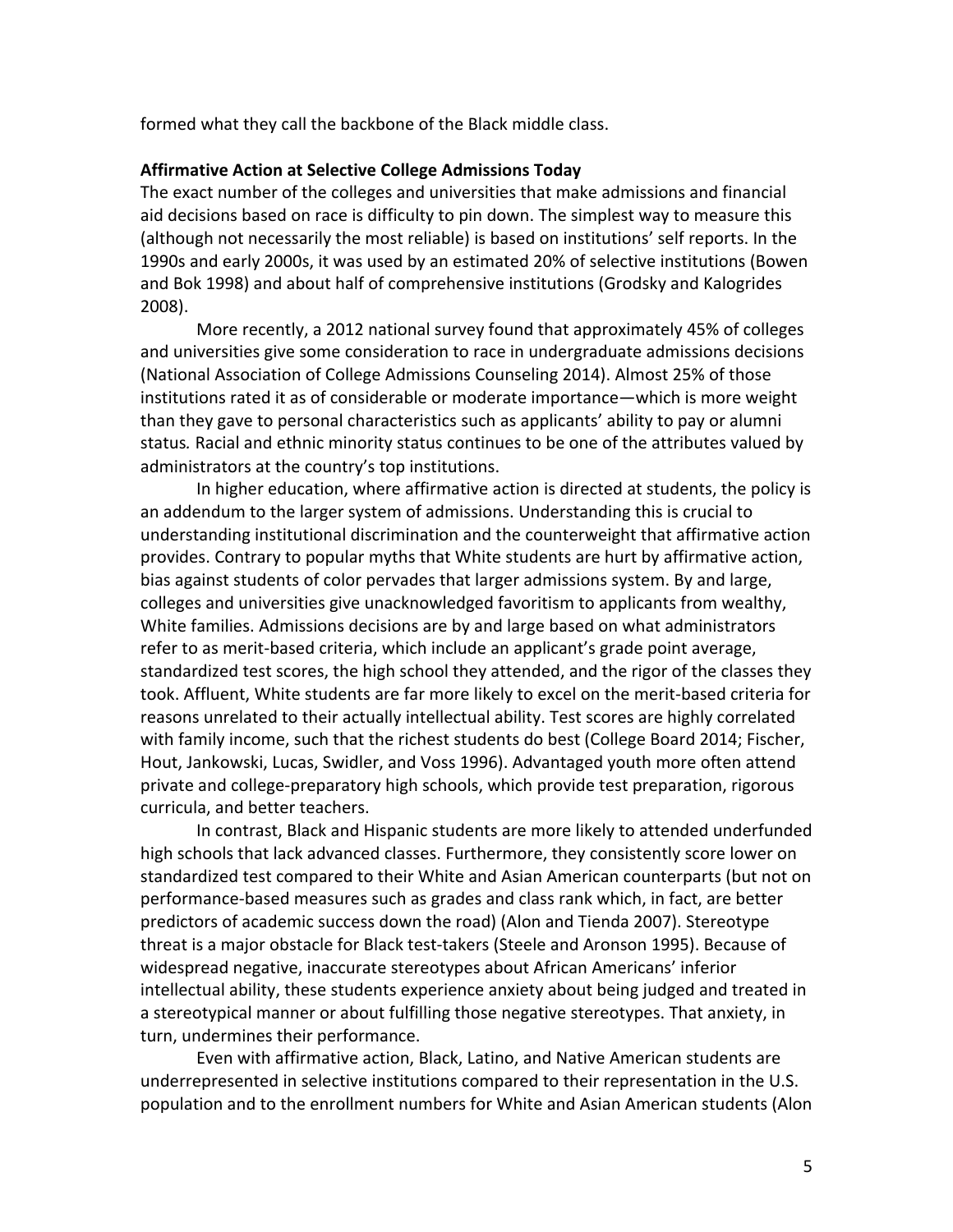and Tienda 2007). However, the policy has been the focus of political and legal disputes for decades, seen by critics as reverse discrimination biased against White students.

## **Affirmative Action Politics and the Mobilization of Law**

Public opinion on affirmative action depends on the wording of the question, but a 2014 poll found that 63% of Americans say that affirmative action programs designed to increase the number of Black and Latino students on campus are a "good thing." Pew found similar support in 2003 (Pew Research Center 2014a). Even with this support, affirmative action was been, arguably, the most politically contentious racial policy in the United States—more so than troubled city schools, mass incarceration, immigration law, or other problems that affect far more people of color. It became what legal scholar Christopher Edley, Jr. describes as "the highest pole in the storm" (Holmes 1997 in Hochschild 2002).

It is useful to understand affirmative action through the lens of critical race theory, which understands the U.S. legal system as a source of racial meanings and power relations (Crenshaw, Gotanda, and Peller 1996). Critical race theory foregrounds how law socially constructs race in ways that primarily, but not invariantly, support racial domination and perpetuate injustice. This analytic approach casts doubts on the supposed neutrality of legal concepts such as principles, rights, and state protection.

Although not a critical race theorist, political scientist Jennifer Hochschild provides insight into the culture and discriminatory dynamics of affirmative action controversies. She observes that the policy is a weapon in the culture wars, more so than a strategy to aid African Americans and women or a real threat to White people (2002). It has served as a petri dish for contention over the American dream. It touches on deeply held, contrary sentiments about the meaning of success and the role of ability, effort, opportunity, and unfair obstacles therein. By arguing against affirmative action, she explains, White people unapologetically claim White privilege and favoritism in their pursuit of the good life.

Disputes over affirmative action have taken place from panels on college campuses to the editorial pages of major newspapers. But nowhere have these disputes been more important than in the U.S. Supreme Court. Law is central to affirmative action politics. It defines the acceptable treatment of race in admissions decisions. Likewise, conflicts over affirmative action have been channeled into the courts. Thus, the dynamics of litigation have organized the terms of debate. Litigation institutionalizes affirmative action politics as an oppositional contest between polarized sides, with opponents arguing for color blindness and defenders arguing for diversity, remedial justice, or some other position. Law also defines much of the popular discourse on affirmative action.

The involvement of the Supreme Court in affirmative action politics also is significant. As the highest court in the country, the Supreme Court is the foremost authority on the Constitution. Its decisions formalize what is lawful or not. It makes laws more precise and creates precedents that others must follow.

Since the mid-1970s, a series of important legal cases have established the acceptable use of affirmative action in admissions and the officially-sanctioned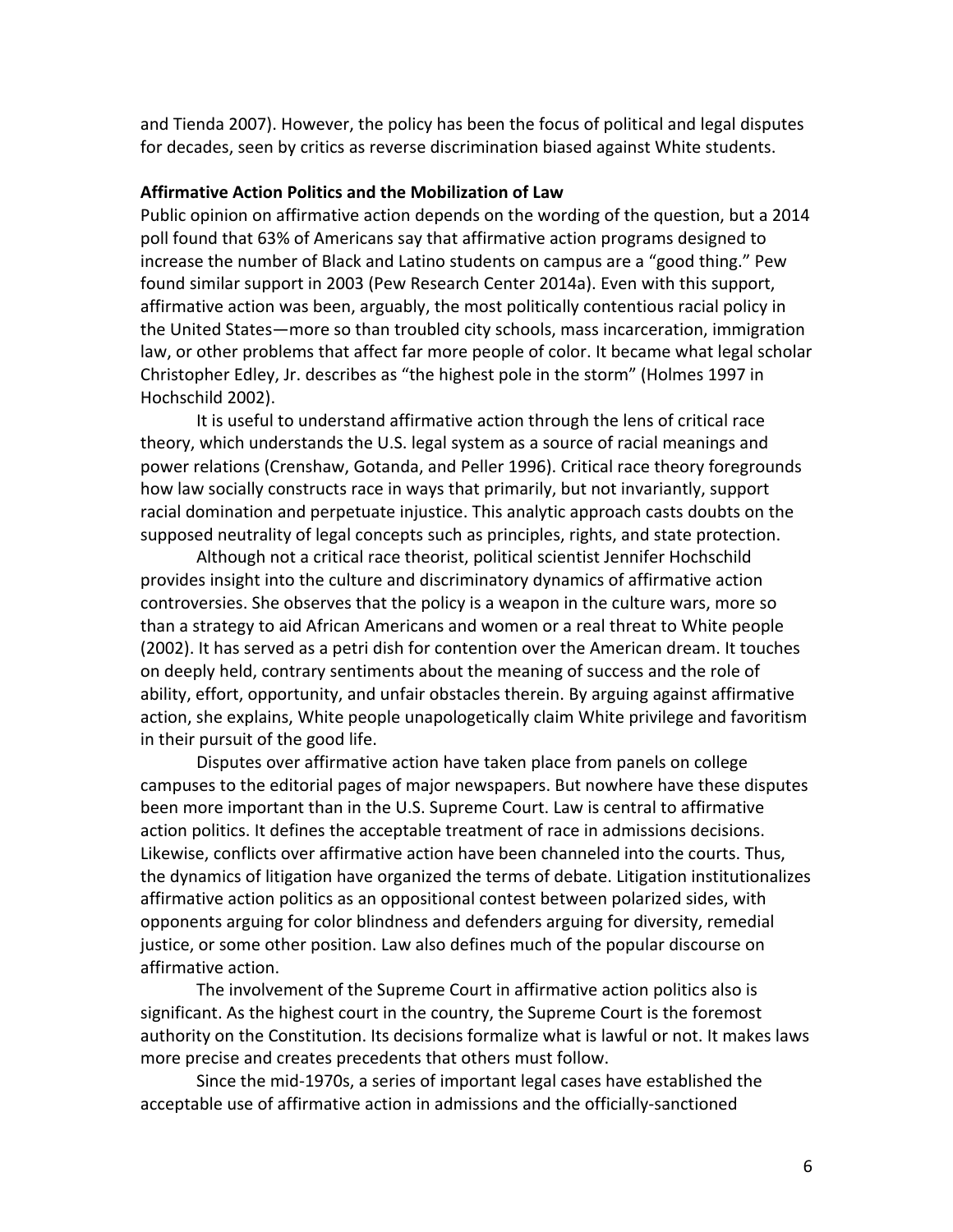discursive frameworks for affirmative action, as outlined at the opening of this chapter. *Bakke v. Regents of the University of California* (1978) was the first of these and the most complicated one (see Table 1). In this case, Allan Bakke and his attorneys made a colorblind argument against affirmative action. They claimed that the University of California-Davis medical school used an unconstitutional racial quota (meaning, a fixed numerical admissions goal based on race). The university defended its admissions policies on many grounds. It made an argument for remedial racial justice. At this time, many college administrators across the country justified their race-conscious policies along these lines: as a means of countering Black disadvantage (Berrey 2011; Stulberg and Chen 2014). UC-Davis also argued for the benefits of diversity; this was a rationale that some of the country's most elite universities had developed in the late 1960s. The university made an argument for the importance of racial minority role models in the medical profession, as well, but this role model position has never gained the prominence that arguments for remedial justice or diversity have gained. In a complicated, divided opinion, the Supreme Court found that universities could engage in race-conscious admissions but could not use racial quotas. There was no consensus on the proper rationale.

What has received most attention out of the *Bakke* case is not the court's final decision but, rather, a solo-authored opinion by Justice Lewis Powell. Powell's opinion offered a nonremedial defense of affirmative action. Pulling from a brief submitted by Harvard, Columbia, and a few other prestigious universities, he wrote about the value of diversity. According to Powell, students have a variety of characteristics that contribute to the mix on a college campus, and race is one of many "pertinent elements of diversity." He viewed race-conscious admissions as acceptable so long as the admissions counselors treated a student's ethno-racial identity as a "plus factor" and with the intention of achieving the social benefits of diversity. This was the first legal justification for the policy based on the instrumental pay-offs of diversity.

Over the years, Powell's opinion became the touchstone for admissions offices that did affirmative action, as his was the safest opinion to follow. College administrators alit on the rhetoric of diversity as a description of their values and their student bodies (Berrey 2011, 2015). That said, we do not know the extent to which schools actually eliminated any racial quotas they may have been using.

Meanwhile, those who opposed affirmative action—or, in their words, racial preferences—were becoming more politically influential. Their cause gained momentum with the growing conservative movement, which fueled White hostility against Black people (Edsall 1992). This movement buoyed, and was buoyed by, the election of President Ronald Reagan in 1980, and it helped to put into place many more conservative judges. *Bakke* was the first of a number of court cases that restricted affirmative action. In the face of this movement, those who wished to argue that corporate and government policy should rectify systemic inequalities found the legal climate even more inhospitable in the 1980s and 1990s. Significantly, the *City of Richmond v. Croson* case, which concerned affirmative action in employment, found that "remedying past societal discrimination" was not an acceptable defense for raceconscious policies. By the mid-1990s, the movement against racial preferences was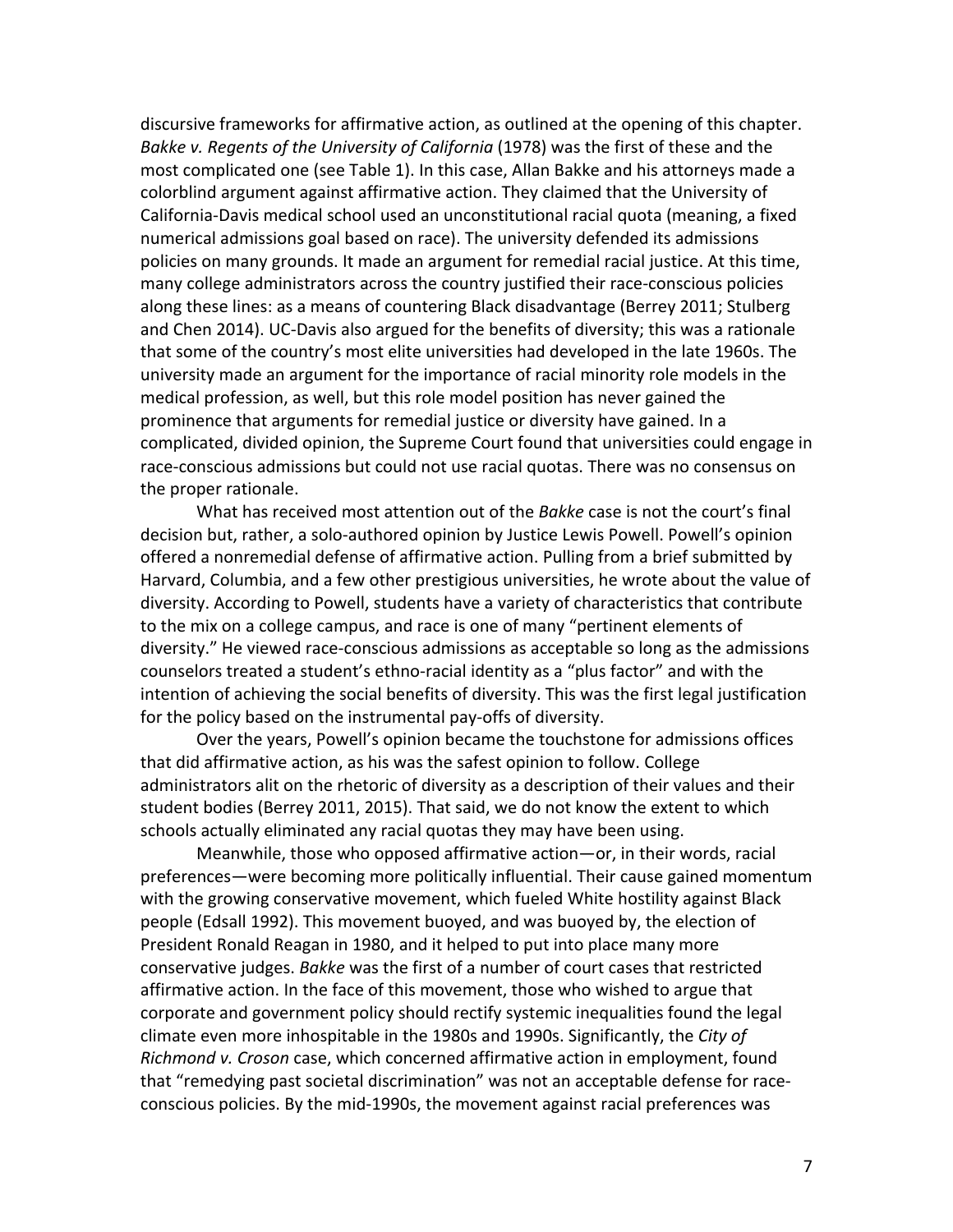winning victories in court and in state referenda. Proposition 209, passed in 1996, ended affirmative admissions in California. That same year, the Fifth Circuit Court's decision in *Hopwood v. State of Texas* ended voluntary, race-conscious admissions based in the diversity rationale in Texas, Mississippi, and Louisiana.

Through court cases and political actions such as these, and also through public opinion, the conservative movement has successfully made colorblindness a legal argument against affirmative action (Haney-López 2006; Siegel 2011). According to the colorblind position, race-conscious, equality-seeking policies are discriminatory. The reasoning is that such policies grant opportunities to people of color based solely on their racial group membership, and this violates the U.S. Constitution's protections for individuals. Political supporters of colorblindness have framed their positions in terms of protecting individual rights and preventing government overreach. Their actions have the effect of furthering entrenching White privilege while leaving it unacknowledged. When successful, colorblind advocates have redirected government away from progressive, collective objectives—specifically, away from earmarking resources specifically for the upward mobility of disadvantaged groups—and toward individual or private interests (Duam and Ishiwata 2010).

In contrast to the firm legal grounding for colorblindness, a diversity-based argument for affirmative action was not elaborated fully until the early 2000s.

### The Law of Affirmative Admissions in the Early Twenty-First Century

In the late 1990s, the Center for Individual Rights, a libertarian public interest law firm, and three plaintiffs brought *Gratz* and *Grutter* against the University of Michigan. Arguing for colorblindness, *Gratz* challenged the university's main policy for undergraduate admissions, which awarded extra points to African American, Latino, and Native American. Grutter challenged the law school's policy, which took race into account in a holistic review of each application. These turned out to the most important affirmative action cases since 1978.

The University of Michigan administration mounted a remarkable legal and political campaign to defend its policies (Berrey 2015; Stohr 2004). Given the legal record, diversity was the most viable argument. Drawing on Powell's opinion in *Bakke*, the university administration argued what became known as the diversity rationale: that student learning improves and other benefits accrue when students interact with peers of different backgrounds, which include but are not limited to race and ethnicity. The reasoning is that cross-racial interaction exposes students to unfamiliar experiences and perspectives. Political support for Michigan came from all corners, including former U.S. president Gerald Ford, retired military officers, corporate executives, and the activists who organized the April 1 March on Washington.

The university had a high legal bar to pass. It needed to prove that its policies passed strict scrutiny—a difficult-to-achieve legal standard that, since *Bakke*, the conservative movement had successfully extended to race-conscious decision-making. If an institution wants to use racial classifications lawfully and still receive federal funding, it must demonstrate that its policies pass a two-prong test: that they serve a compelling governmental interest and that they are narrowly designed to achieve that interest.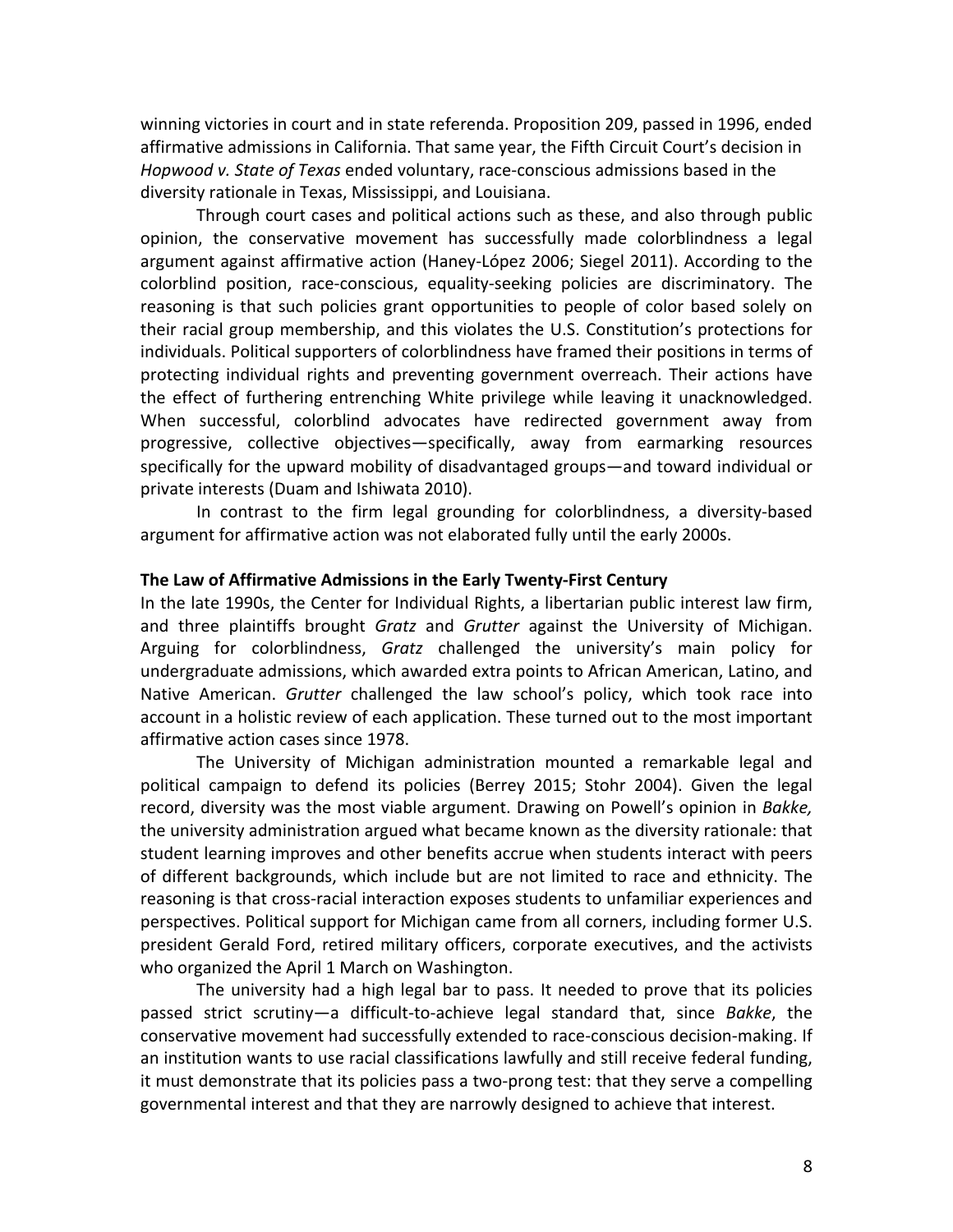Although the *Gratz* and *Grutter* litigation was framed in terms of a colorblind critique and a diversity defense, arguments for remedial justice could sometimes still be heard in popular debates and the news media, as they had been for decades (Gamson and Mondigliani 1989). What's more, BAMN (or, the Coalition to Defend Affirmative Action and Fight for Equality by Any Means Necessary) intervened in *Grutter* in the lower court to argue that affirmative action was both corrective of social inequities and transformative in that it furthered integration. The activists claimed that the policy offset discrimination in the university's admissions criteria, particularly standardized testing (Berrey forthcoming). However, while their claims resonated with many affirmative action supporters, the activists ultimately had little impact on the court's final decisions, either at the Sixth Circuit or the Supreme Court.

In its 2003 majority decision in *Grutter*, the Supreme Court found that university's policies were acceptable. The Law School's policy passed the test of strict scrutiny. The court made clear that the diversity rationale was *the* legally defensible justification for voluntary affirmative action. Its majority opinion emphasized diversity's instrumental benefits for learning, the economy, and national defense. In *Gratz*, which was a less important case, the court found unconstitutional Michigan's policy of awarding additional points to the applications of students of color.

The university declared victory, to much fanfare. After the Court's decisions, voices in support of diversity grew even louder. For instance, pro-affirmative action newspaper editorials overwhelmingly relied on an argument about diversity's productive benefits after the decisions were announced, in contrast to their more mixed opinions prior to the decisions (Richardson and Lancendorfer 2004).

Grutter overturned the *Hopwood* decision, thus making affirmative action lawful in public universities in Texas, Louisiana, and Mississippi. In the meantime, the use of race-based affirmative action was declining across the country. Most significantly, statelevel bans were put into effect via ballot initiatives, executive action, and legislation. By 2013, the policy had been prohibited in eight states—California (1996), Washington (1998), Florida (1999), Michigan (2006), Nebraska (2008), Arizona (2010), New Hampshire (2011), and Oklahoma (2013)—and also by the University of Georgia (2000). Those eight states are home to 29% of U.S. high school students (Kahlenberg 2014).

In most of those states, the flagship universities adopted alternative admissions strategies designed to boost enrollment of students of color and low-income students without explicit attention to race. The best known of these strategies are the percent plans in place in California, Florida, and Texas. Such plans guarantee admission for top graduates from every high school. These policies are sure to bring in students from a range of geographic locations, and because American communities and high schools are racially and economically segregated, they also can bring in students from a range of backgrounds. At the most prominent universities in those 8 states, African American and Latino enrollment dropped. At many schools with alternative strategies, that enrolment recovered to pre-ban levels—although not at the most elite schools, UC-Berkeley, UCLA, and University of Michigan (Kahlenberg 2014).

Two relatively minor cases followed *Gratz* and *Grutter. Fisher v. University of Texas* (2013) charged that UT's admissions policy was not in line with *Grutter*. Again, a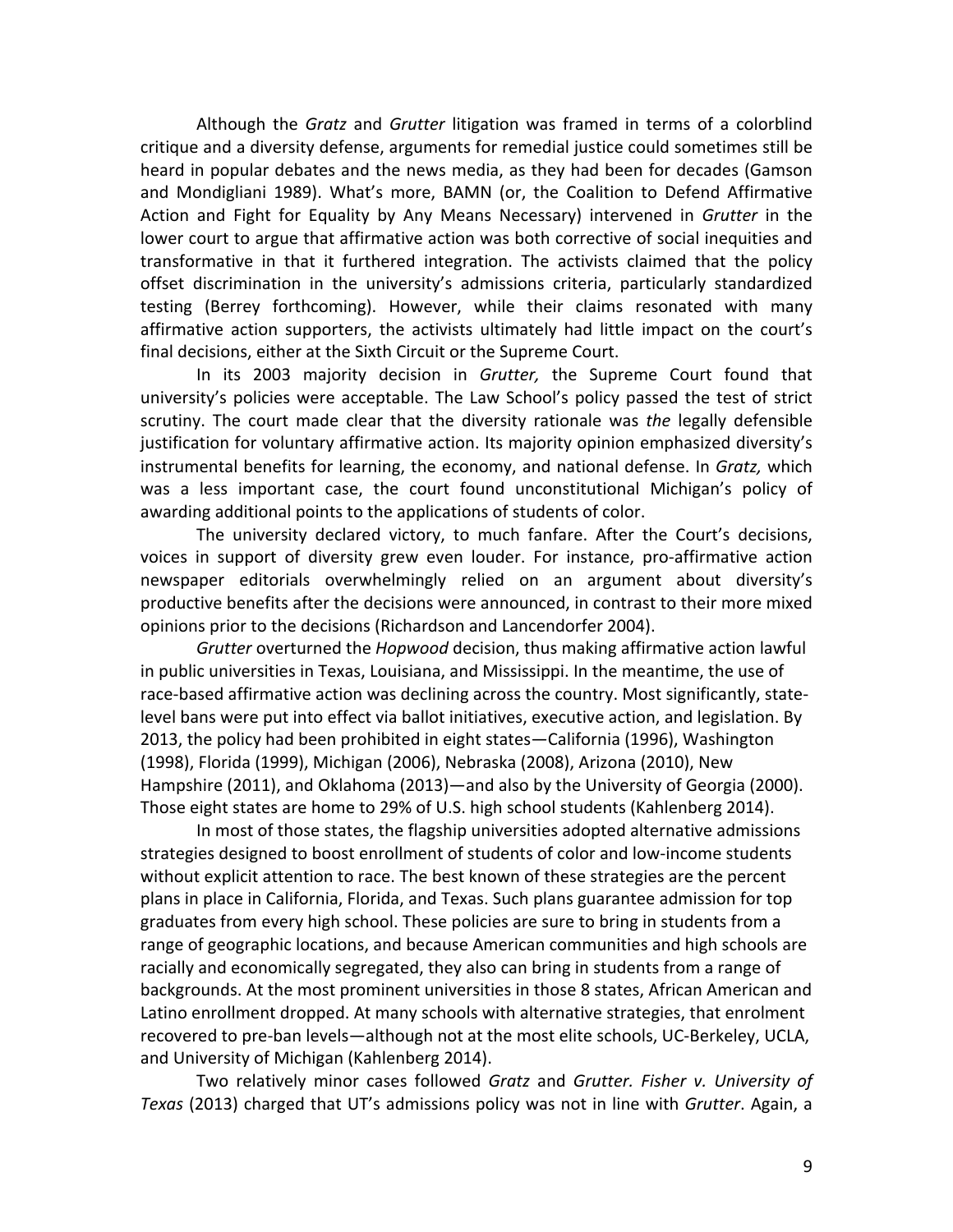colorblind argument against affirmative action was met with a diversity defense. The majority of the court upheld *Grutter*. But it also returned the case to the lower court, stressing that the university would need to demonstrate that using race in admissions decisions was "necessary." In other words, in order to do affirmative action, universities would need to demonstrate that there was no other way to achieve a diverse student body but for considering race. Many observers read this as the court making it all the more difficult for universities to do race-conscious admissions.

*Schuette* v. Coalition to Defend Affirmative Action (2014) was an altogether different sort of case. Led by BAMN and another group, it challenged the constitutionality of the state of Michigan's ban on affirmative action in public education and employment. This case was not specifically about college admissions and the legal standard was different than in *Gratz, Grutter,* and *Fisher.* It was not about strict scrutiny but, instead, political process doctrine, a thirty-year-old theory allowing people of color to advocate for public policies that support equality. According to the challengers, the ballot initiative created a racially unfair political process: people of color, but not any other group, would have to engage in an expensive, long-term campaign to amend the Michigan constitution if they wanted to contest a university's admissions policies to ensure that those policies reflect their interests. The challengers' argument was about structural inequality and civil rights. While they did not specifically argue for remedial racial iustice, their claims made central problems of racial inequality. Ultimately, the majority of the Supreme Court justices decided against them. With that decision, the court gave the green light to state-based affirmative action bans.

With each of these cases, the debate over affirmative action—and the broader question of how racial discrimination can be addressed—has continued to narrow. *Fisher* and *Schuette* are exemplary of the eagerness of the majority of the court to undermine race-conscious, equality-seeking policies. They have been under the watch of Chief Justice John Roberts, who notoriously argued in an earlier case that "the way to stop discrimination on the basis of race is to stop discriminating on the basis of race." None of the cases discussed in this chapter stop companies, universities, or government entities from using an argument about remedying historical discrimination. The organization just must argue that it is remedying its *own* history of discrimination which no organization would willingly do, as it would mean admitting wrongdoing and, thus, opening the floodgates for lawsuits. At this point, the centrist, watered-down case for diversity is the only defense that remains, and it applies only to higher education, not even at the K-12 level.

| Case                | <b>Legal Frames</b> | <b>Majority</b><br>Opinion | <b>Also Significant</b> |
|---------------------|---------------------|----------------------------|-------------------------|
| Bakke v. Regents of | Colorblindness vs.  | Affirmative                | Powell's opinion        |
| the University of   | remedial justice/   | action allowed             | on the benefits         |
| California (1978,   | diversity/role      | but not racial             | of diversity            |
| U.S. Supreme        | models              | quotas                     |                         |

## Table 1. Major Legal Cases on Affirmative Action in College Admissions, 1978-2014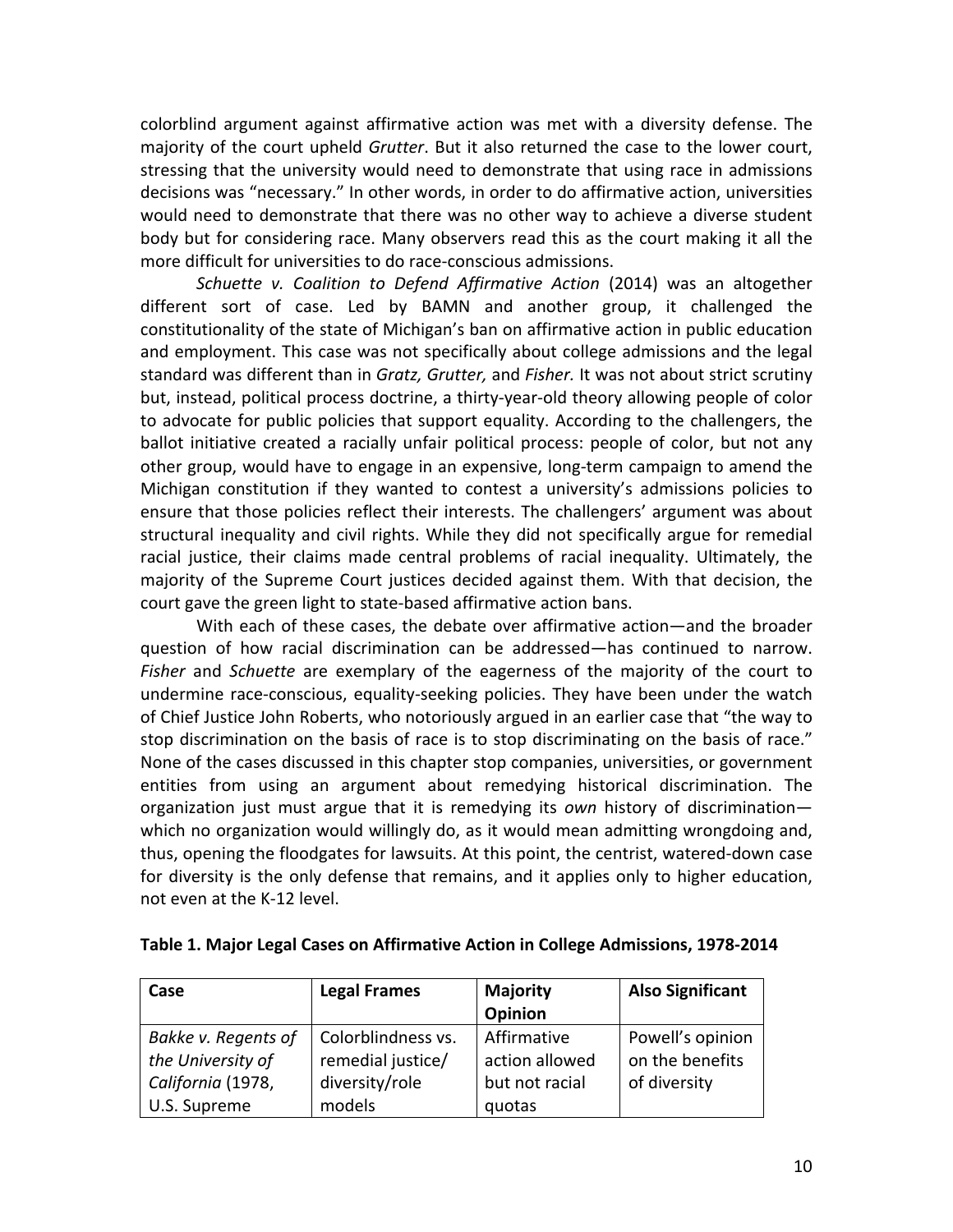| Court)                       |                   |                   |                  |
|------------------------------|-------------------|-------------------|------------------|
| Hopwood v. State of          | Colorblindness v. | Affirmative       | Overturned by    |
| Texas (1996, Fifth           | diversity         | action banned     | Grutter          |
| Circuit)                     |                   | in Texas,         |                  |
|                              |                   | Louisiana, and    |                  |
|                              |                   | Mississippi       |                  |
| Gratz v. Bollinger           | Colorblindness v. | Affirmative       | In the lower     |
| and Grutter v.               | diversity         | action is         | courts,          |
| <b>Bollinger</b> (2003, U.S. |                   | permissible if    | intervenors      |
| Supreme Court)               |                   | the goal is       | argued for       |
|                              |                   | diversity and     | remedial justice |
|                              |                   | admissions        | and integration  |
|                              |                   | decisions are     |                  |
|                              |                   | individualized    |                  |
| Fisher v. University         | Colorblindness v. | Grutter holds,    |                  |
| of Texas (2013, U.S.         | diversity         | but universities  |                  |
| Supreme Court)               |                   | have a greater    |                  |
|                              |                   | burden to prove   |                  |
|                              |                   | that they need    |                  |
|                              |                   | to consider race  |                  |
| <b>Coalition to Defend</b>   | Colorblindness v. | State bans on     | Not governed by  |
| <b>Affirmative Action</b>    | political process | affirmative       | the standard of  |
| v. Schuette (2014,           | theory            | action are lawful | strict scrutiny  |
| U.S. Supreme                 |                   |                   |                  |
| Court)                       |                   |                   |                  |

# The University of Michigan's New Identity of Diversity

Law has defined how colleges and universities can do race-based admissions and the justifications they must provide. However, these institutions do not simply adopt what law dictates, point blank. Neo-institutional research on law and organizations is instructive here. A rich body of research has shown that colleges—like companies, nonprofit agencies, and other organizations—look to each other to figure out how to comply with laws. A related insight is that, in a field such as higher education and within each individual organization, law is remade. Sociologist Lauren Edelman and collaborators (Edelman 1992; Edelman, Uggen, and Erlanger 1999) call this legal endogeneity. Law offers fairly vague mandates, so organizations create structures like offices and policies that signal (but do not necessarily ensure) their compliance. As they do this, they mediate law's impact on society (ibid) and reframe it according to their interests such as effective management or profit making (Edelman, Fuller, and Mara-Drita 2001). 

These findings prompt us to ask what universities and colleges have done with law on affirmative action, beyond eliminating race-conscious admissions or retooling the technicalities of their admissions polices. My own historical-ethnographic research on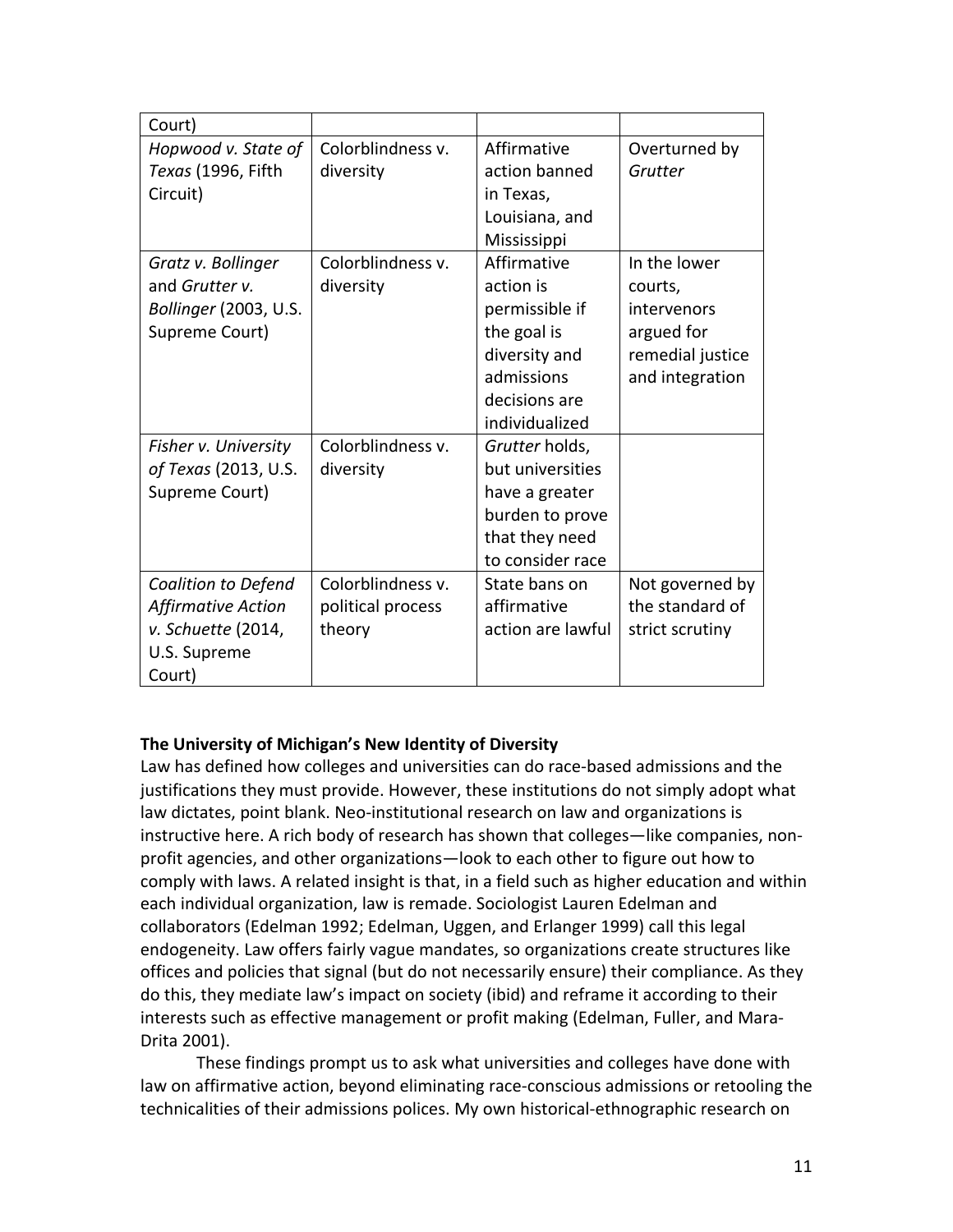the politics and policies of affirmative action at the University of Michigan, which I conducted between 2002 and 2005, shows how law can prompt organizations to redefine what they stand for (Berrey 2015).<sup>2</sup> Over the past thirty-five years, Michigan has made diversity part of its distinctive identity—one of its distilled, essential features (Albert and Whetten 1985). It has done so by connecting diversity to its status as a research powerhouse and its core objective of providing elite, public education. This is evident, for instance, on the university's Diversity Matters website portal, which quotes the university president Mark Schlissel saying, "Diversity is at the core of the University's excellence."<sup>3</sup> The University of Michigan Vision Statement sets out its aspirations for the twenty-first century, including "To be a source of pride for all people of Michigan," "To occupy a position of unique leadership among the nation's universities in research and scholarly achievement," and "To be recognized as a University that honors human diversity." In addition, the university has developed an entire organizational infrastructure of diversity that includes organizational offices, positions, pedagogical programs, and funding dedicated to advancing diversity. It has directed some of its research resources towards studying how diversity works, and can best work at the university. 

The university first made a commitment to diversity central to its identity in the years following the *Bakke* decision. This was most evident in the undergraduate admissions office, where administrators revised the rhetoric they used in promotional materials and public discussions (Berrey 2011). They alit on the idea of the benefits of diversity. But the Michigan administration did not simply make diversity their new description of affirmative action. In fact, they downplayed their affirmative action policy altogether. Rather, university leaders—along with faculty, staff, and even students made the diversity rationale a description of the admissions process, the student body, and the university at large.

In the 1980s, officials at Michigan all but copied-and-pasted their new rhetoric text from Powell's opinion in Bakke. Take, for example, Michigan's 1987 undergraduate view book, which is that glossy booklet for applicants. In his opening letter, university president Harold Shapiro states:

The University of Michigan is committed to being a racially, ethnically, and religiously heterogeneous community. This commitment stems from many sources, including the conviction that such diversity is essential to creating an intellectual and social climate which promotes the freedom of thought, innovation, and creativity so fundamental to an academic community (University of Michigan, 1987:4).

At this time, much of Michigan's discourse was reflective of the central tenets of the

<sup>&</sup>lt;sup>2</sup> For this study, I did field research on the political and public relations activities surrounding the *Gratz* and *Grutter* litigation prior to the court's decisions and then, after the decisions, I did field research on changes in the undergraduate admissions office. This included participant observation on the public activities of a range of organizations, 30 formal interviews, and legal and document analysis. I also analyzed historical and archival documents to understand the development of affirmative action and the emergence of the push for diversity at Michigan since the 1960s. For details, see Berrey (2015).<br><sup>3</sup> http://diversity.umich.edu. Accessed March 24, 2015.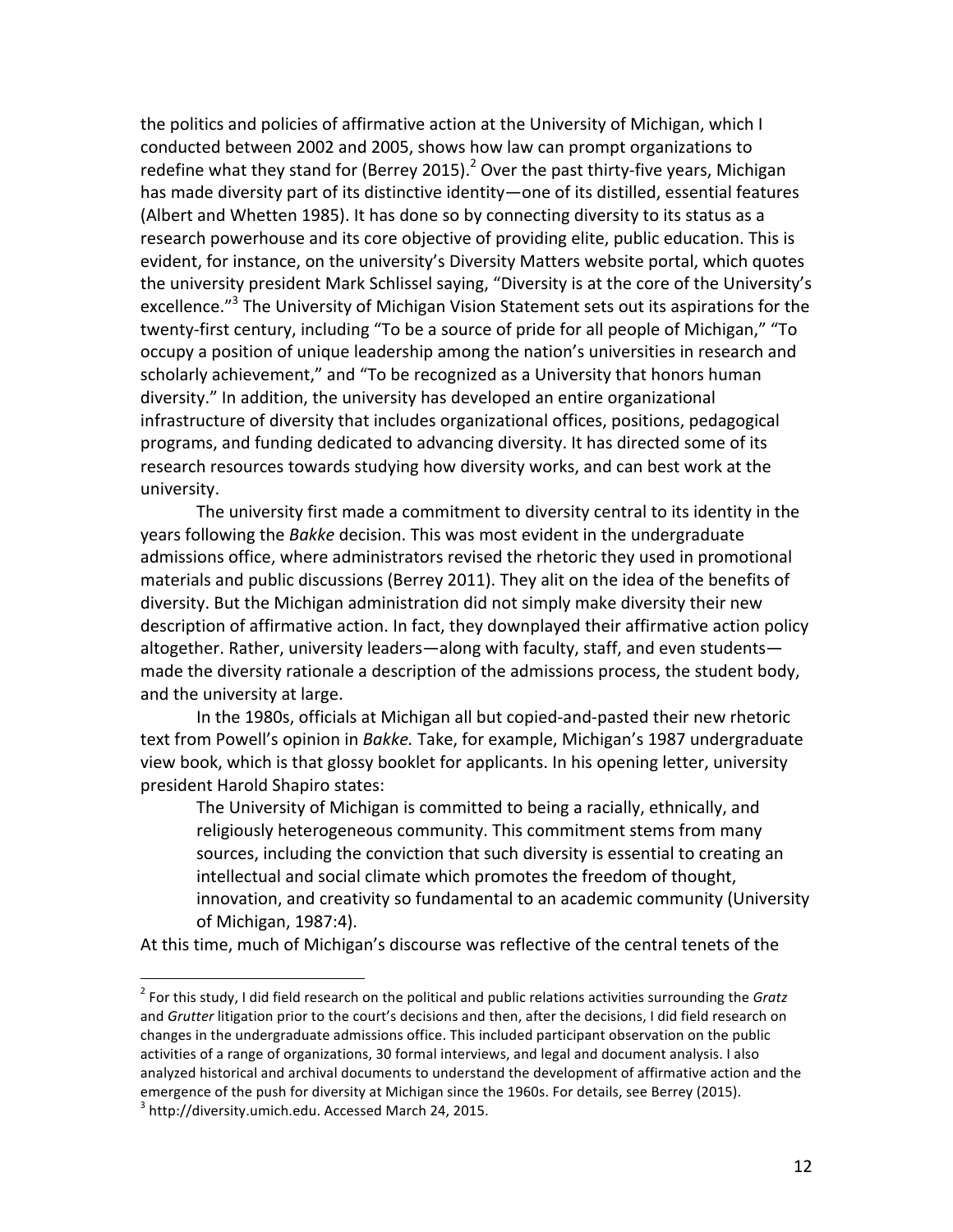diversity rationale. For example, the 1986-87 bulletin stated, "diversity fosters an exchange of ideas and a world-view that greatly expands the learning experience and prepares students to understand and interact with those from different cultural, religious, and philosophical backgrounds."

For decades after, the diversity rationale was apparent in the university's viewbook in the images of students and the text describing the student body. One ubiquitous example was the photograph or video scene of students of different racial backgrounds, sitting on lush green grass, perhaps around a professor, deeply immersed in conversation (see also Stevens 2007). The materials characterized students as coming from varied racial backgrounds, ethnic identities, geographic origins, religions, cultural traditions, philosophical leanings, and socio-economic circumstances. They reported statistics on the racial composition or the composition of international students. And students were repeatedly described as expressing unique cultural perspectives, open to others' perspectives, and academically and socially enriched for being so. While these materials emphasized the many ways that students were diverse, they also stressed that students were alike in their academic excellence. In the 1980s viewbook, for example, the description of students ended with the sentence: "What all students have in common is an interest in learning and a high record of academic achievement."

In the 1990s, the university engaged in an aggressive affirmative action policy, the Michigan Mandate. Meanwhile, the tone of its admissions and promotional materials became more focused on individual applicants and their personal experience, rather than generalized statements about the university and what it was up to. These materials also de-emphasized the theme of race. For example, the 1996-97 viewbook stressed that *everyone* contributes to diversity: "We want your perspectives to find a place at Michigan, because we want to benefit from it, just as we believe you will benefit from the perspectives of others."

Following the *Gratz* and *Grutter* decisions, the university revamped the undergraduate admissions policy to comply with *Grutter*. The administration continued its public education and public relations campaign to inform the stakeholders about the cases. In their public discourse, administrators made Michigan's victory in *Gratz* and *Grutter* part of its identity, as well, referencing the university's defense as evidence of its diversity commitment. At the same time, administrators' discourse played up the theme of diverse perspectives and downplayed race even more. For instance, the Office of the Vice Provost produced a full-color glossy brochure about the cases, called "The Educational Value of Diversity: A Landmark Decision," which highlighted campus initiatives for gender, religious, and political diversity. No initiatives were identified as specifically about race. Near the end of the brochure, the two main programs serving students of color, Multi-Ethnic Student Affairs and the Office of Academic and Multicultural Initiatives, were described as "open to all students." The notion of diversity was expansive enough that it needed not include special attention to race at all. This broadly inclusive definition of diversity served as the template for university initiatives such as the National Center for Institutional Diversity and the university's strategic plan, Diversity Blueprints and the rhetoric for characterizing programs, grants, and other resources that had once specifically targeted students of color but became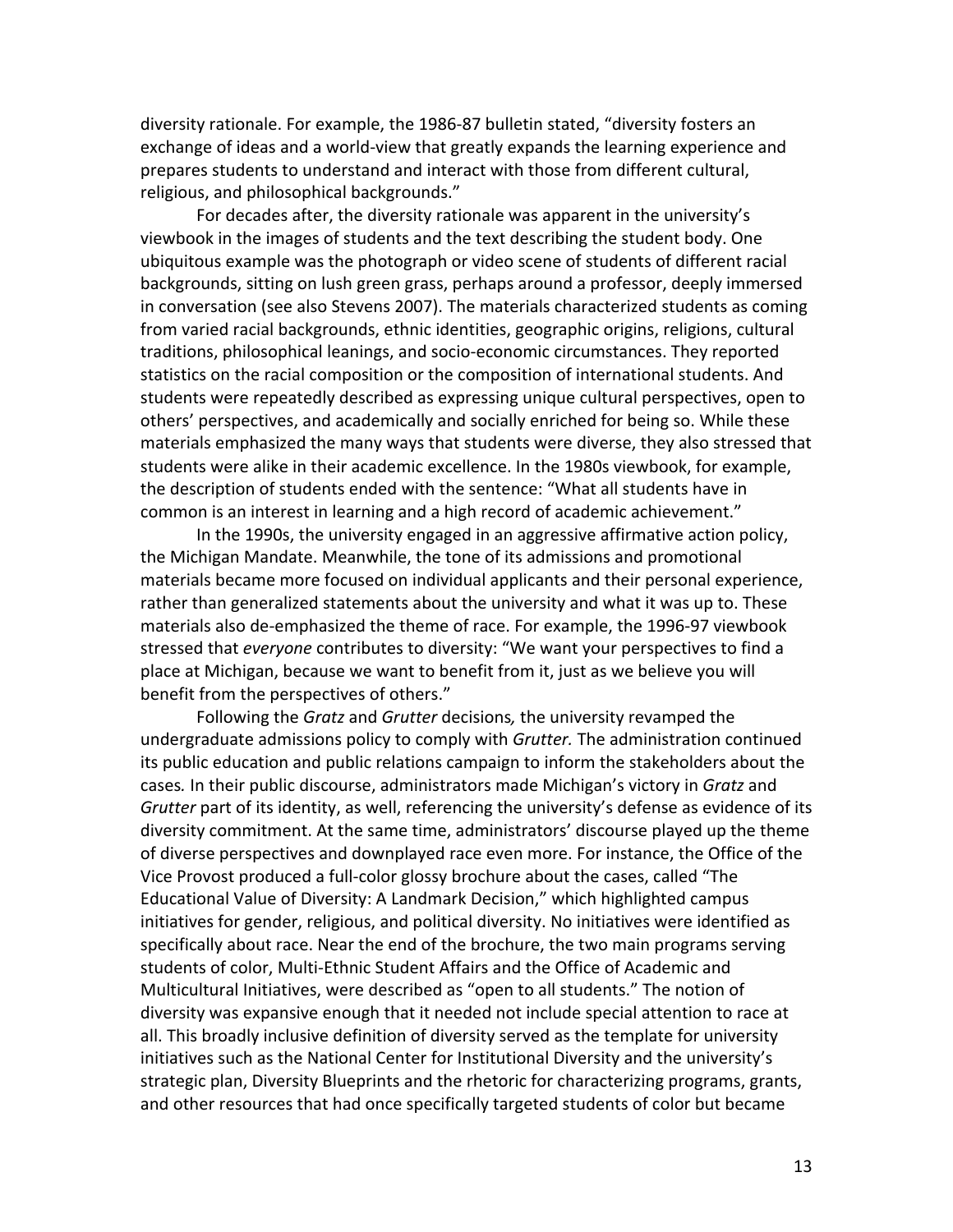open to all students.

### **Universities' Identities of Diversity: Beyond Michigan**

Do these insights hold true at other colleges and universities? Have other institutions made diversity central to their identity? Talk of diversity is pervasive throughout higher education. Putting diversity into a mission statement is a common practice. A national survey of 1,470 colleges and universities showed that 74% had mission statements that included a commitment to diversity (National Association of College Admissions Counseling 2003). The mission statements had fairly similar conceptions of diversity: 68% specified an ethnic and racial mix of students on campus, and 64% referenced other forms of diversity—most often geographic (77%) and socio-economic diversity (66%).

To understand the generalizability of what I observed at Michigan in my ethnographic-historical research, I did a separate analysis of the contemporary web sites of a random sample of 10% (20) of the nation's top 196 college and universities.<sup>4</sup> While Michigan is at the extreme in terms of its legal, political, and pedagogical campaign around diversity, and it is difficult to discern fact from fabrication on a university web site, there nonetheless are similar patterns in how Michigan construed its diversity and how other colleges and universities do so.

Of the 20 colleges and universities analyzed, every single one had indications on its website that it supported diversity, inclusion, or racial minority access. Half (10) mentioned diversity in their mission statement, had a diversity and inclusion statement, or did both. Twelve had web pages specifically featuring diversity in campus life and/or human resources (beyond undergraduate admissions), and 13 referenced diversity offices, positions, councils, and centers. All of the schools prominently posted at least one photograph or video with students of different racial backgrounds, including Black students, interacting in academic or social activities, although a handful of schools had very few of these images.

There was more variation in the extent to which the schools incorporated diversity into their identity, beyond these indicators. Six of the colleges and universities made little or no meaningful reference to diversity in the student body life (although one provided Spanish translation of some pages). Three gave limited attention to diversity by, say, simply spotlighting it in the student body with generic, boilerplate language. The College of Mount Saint Vincent, for example, a Catholic liberal arts college, described its student body as diverse and open to diverse viewpoints. One page of its viewbook was titled, "0% homogenous, 100% inclusive: Diversity at the Mount."<sup>5</sup>

The remaining 11 schools all, to varying degrees, emphasized diversity in their mission statements, characterizations of students and campus life, and/or

 $^4$  The pool of 196 colleges and universities was selected based on Barron's 2014 rankings of "highly competitive" and "most competitive" institutions. In March 2015, for each of the sampled schools, I reviewed the home page, the "about" pages, any mission/vision/inclusion statements, the admissions pages, and the main pages of any section devoted specifically to diversity or multiculturalism. Text, images, and videos were analyzed according to themes identified deductively, based on the secondary literature and my observations at Michigan, and inductively based on the materials themselves. <sup>5</sup> http://issuu.com/cmsvpubs/docs/final\_cmsv\_viewbook\_high\_quality/16. Accessed March 30, 2015.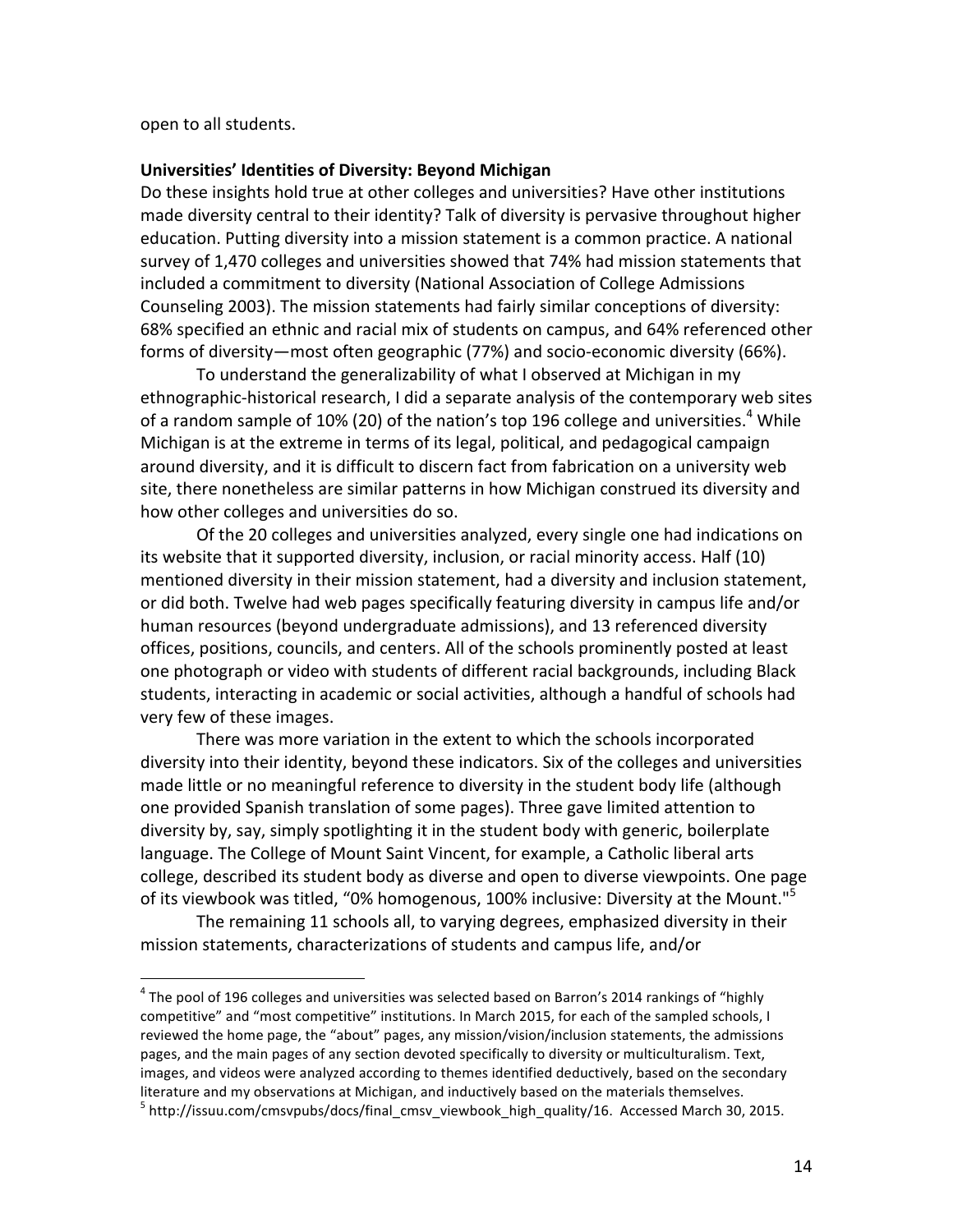organizational programming, planning, offices, and committees. Four had narratives that represented diversity as interwoven with the institutional identity, tailoring their value of diversity to the essential features of the institution. The website of Grinnell College, a small liberal arts college in lowa with "an incredibly close-knit community," describes one of the institution's three core values as "A diverse community." This includes "a wide diversity of people and perspectives" and "personal, egalitarian, and respectful interactions among all members of the college community."<sup>6</sup> Six of the schools emphasized their administrations' proactive institutional action around diversity. 

On their websites, the 20 colleges and universities noted various institutional objectives that involve diversity: fostering inclusiveness and heterogeneity (11), teaching appreciation of difference (11), exposing students to difference (9), and opening access to underrepresented groups (9 stated doing so for on racial minorities). Just 3 schools cited an objective of understanding inequality and challenging discrimination. Kalamazoo College's student life page on multiculturalism stated, "Addressing issues of diversity with students and issues of institutional racism within the College is a very important part of a liberal arts education and the work of Kalamazoo College."<sup>7</sup> Fourteen of the school web sites mentioned race specifically as a part of diversity, and fifteen mentioned other forms of diversity—most consistently geography, but also group-based differences such as sexual orientation and gender as well as cultural qualities such as backgrounds and perspectives. Many described diversity as a self-evident attribute of an institution of higher education. Other rationales for diversity fell into two general categories: students' self-expression and personal growth (6) or else instrumental purposes (13). Those instrumental purposes included better learning (11); preparation for a diverse world  $(7)$ ; excellence, innovation, and creativity  $(7)$ ; and career and leadership preparation (5).

This analysis indicates how colleges and universities have incorporated the principle of diversity into their institutional activity—into their public relations at the very least, and sometimes as something more. The push for diversity throughout higher education should be understood in context, in addition to the legal factors discussed earlier. Admissions offices' slick promotional materials are part of the neoliberalization of higher education. Colleges and universities now compete for top applicants in the market of competitive admissions. For many, diversity is part of the sales pitch to prospective students (Urciuoli 2003). Meanwhile, the popularity of "diversity" also has been connected to the growing multiculturalism on college campuses (Berrey 2011). It is a catchall word that characterizes students of many different backgrounds, including those who are gay and lesbian, low-income, of different faith traditions, or—increasingly important for financially strapped institutions—from outside the U.S., as those students are more likely to afford full tuition. The concept of diversity is so flexible that it can expand to include a broad range of student attributes and institutional objectives that are considered relevant and desirable within the field of higher education, with no

 $^6$  http://www.grinnell.edu/about/si/mission. Accessed March 30, 2015.<br><sup>7</sup> http://www.kzoo.edu/studentlife/?p=multi. Accessed March 30, 2015.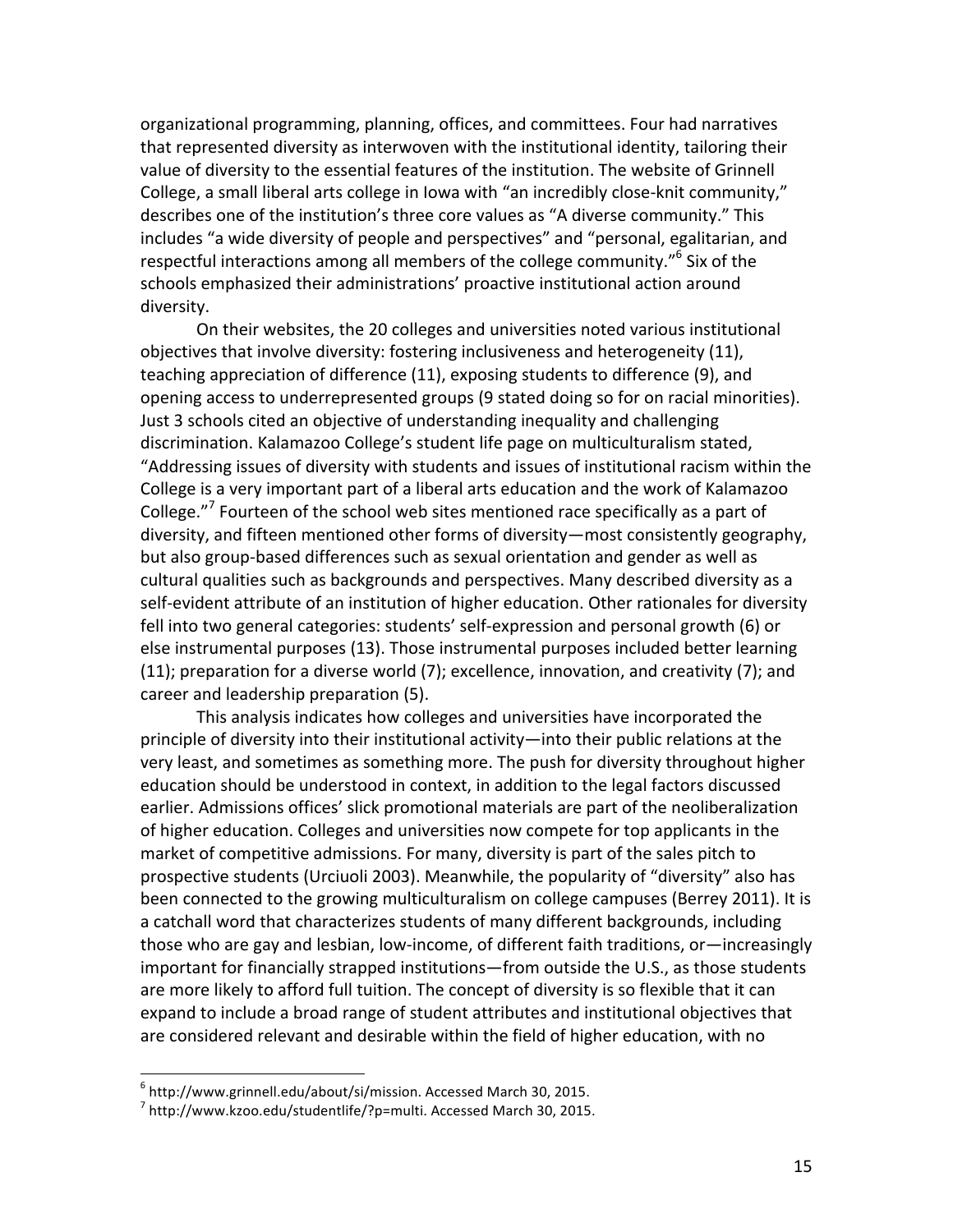inherent connection to race.

So, how does the push for diversity actually matter for problems of inequality and exclusion on college campuses? The experience of the University of Michigan is instructive. 

## **Overcoming Inequality at the University of Michigan**

That Michigan saved affirmative action nationwide and identifies as a diversity champion does not necessarily mean that it has been successful at improving problems of racial inequality on campus. The results are very mixed, the data are limited, and the line between window dressing and organizational efficacy can be difficult to discern. The university's implementation of the Michigan Mandate coincided with higher enrollment and graduation rates of students of color. Between 1988 and 1998, the percentage of undergraduate and graduate students who were African American, Latino, Native American, and Asian increased from 15% to 25% (University of Michigan 1988; University of Michigan 2013b). The university's longitudinal Michigan Student Study examined the student experience of diversity. In 2004, the vast majority of Michigan college seniors—from 68% of white seniors to 79% of African American ones—reported that diversity had "quite a bit" or "a great deal" of an impact on their college experience. For most of those individuals, the impact was positive (Office of Academic and Multicultural Affairs nd). The 2004 seniors and alumni of the university, reflecting on their years on campus, felt their exposure to different types of people and perspectives had enhanced their intellectual development and cross-cultural awareness.

Yet problems for students of color on Michigan's campus have persisted and the promise of diversity, as formulated by the university, has not been realized. Some of this was due to factors outside the university's control: the state-level ban on affirmative action caused a major drop in the enrollment of students of color. In fall 2013, Black, Latino, and Native American student made up 10% of the first-year undergraduate class, which was the first admitted solely under the university's race-blind admissions policies (University of Michigan 2013a). This was a decrease from 15% in fall 2003, the last class admitted under the point system. The percentage of African American students declined even more dramatically (University of Michigan 2003; 2013b). In fall 2013, African American students made up 4.6% of the undergraduate student body-down from a peak of 9% in 1997 and below their 5% representation in the early 1980s (University of Michigan 1999).

Many issues of exclusion remain under the university's control, however. A study of the law school showed that opportunities for diversity discussions in the classroom were repeatedly missed (Deo 2011; see also Moore and Bell 2009). Some faculty members and students lacked interest in race or other issues of identity and the topic of exclusion in the classroom, or they were uncomfortable with such conversations. More recently, as their numbers have dwindled, students of color at Michigan have found themselves isolated in what for many is a hostile campus environment. Students launched a Twitter campaign, Being Black at University of Michigan (#BBUM) in fall 2013, after a Michigan fraternity threw a "Hood Ratchet Thursday" party for "bad bitches" and "ratchet pussy," The purpose of BBUM was to voice "unique experiences of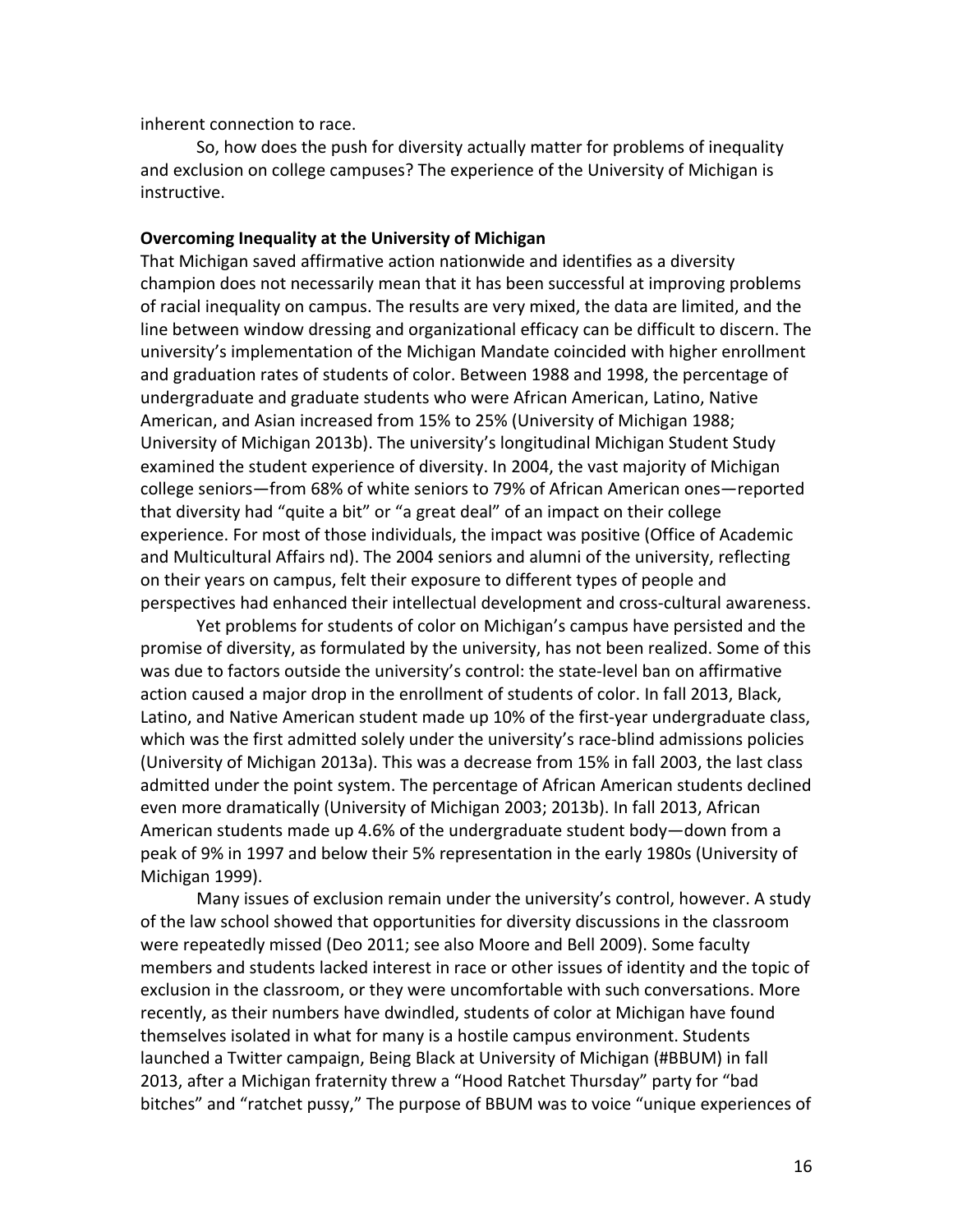being Black at Michigan." Students tweeted comments such as "When every room you stand in on campus 9x out of 10 your the only one that is Black." The group organized protests, calling for greater representation of Black students on campus, and the hashtag quickly trended on Twitter and captured the media spotlight. Similar campaigns at University of California–Los Angeles, Harvard University, and other predominantly White campuses raised similar issues.

### **Is Diversity Racial Justice?**

The analysis in this chapter reveals three key popular conceptions of race and diversity in law and higher education today. The first is an interpretation of race as a cultural identity, expressed in interaction. This is not an interpretation of race as a basis of division, disadvantage, and privilege. Nor is it an outright colorblind denial of race's relevance. 

The second popular conception of race is that diversity is productive. This is the idea that expressing our unique perspectives and learning about others' can generate societal benefits such as learning, personal enlightenment, and inclusive behaviors. Law and university administrators have made race into diversity and extolled its pay-offs for instrumental goals. The Court's decision in *Grutter* gave legitimacy to both this formulation of race and this conception of diversity.

Finally, diversity can provide a politically palatable catchall term for engaging in a race-based progressive policy such as affirmative action. At the same time, such an emphasis can also facilitate a turn *away* from group-level racial dynamics and institutional problems of racial inequality. A university can readily, and without much opposition, focus on individuals' expression of their viewpoints and on alternative forms of diversity, particularly geographic and intellectual diversity.

These conceptions of diversity are important in both the legal realm and the realm of university identity-making and institutional practice. Diversity, both as legal doctrine and as an organizational identity, affirms the cause of minority inclusion, but it fails to recognize the structural foundations of racial inequality.

The university's success at the Supreme Court rescued affirmative action from a colorblind challenge. The diversity rationale can be understood as a Hobson's choice: a choice between what is available and nothing at all. This defense of affirmative action protected a modest yet effective corrective policy by cutting off recognition of the United States' troubling problem of racial injustice.

The university was not directly responsible for the demise of an argument for correcting racial discrimination, although it was part of a long line of cases that made this argument unviable. Today, diversity continues to hold sway as the most popular justification. A 2013 opinion poll found that, of the 53% of respondents who said they support affirmative action, 63% favored the policy to increase diversity while 24% favored it to make up for past discrimination (CBS News 2013).

In 1980, critical race scholar Derrick Bell made the astute point that progress toward racial equality for Black people is only politically viable when White people see it is as expedient for themselves. While he was writing about the historic *Brown v. Board* of Education case, his observation holds true for the diversity rationale. Affirmative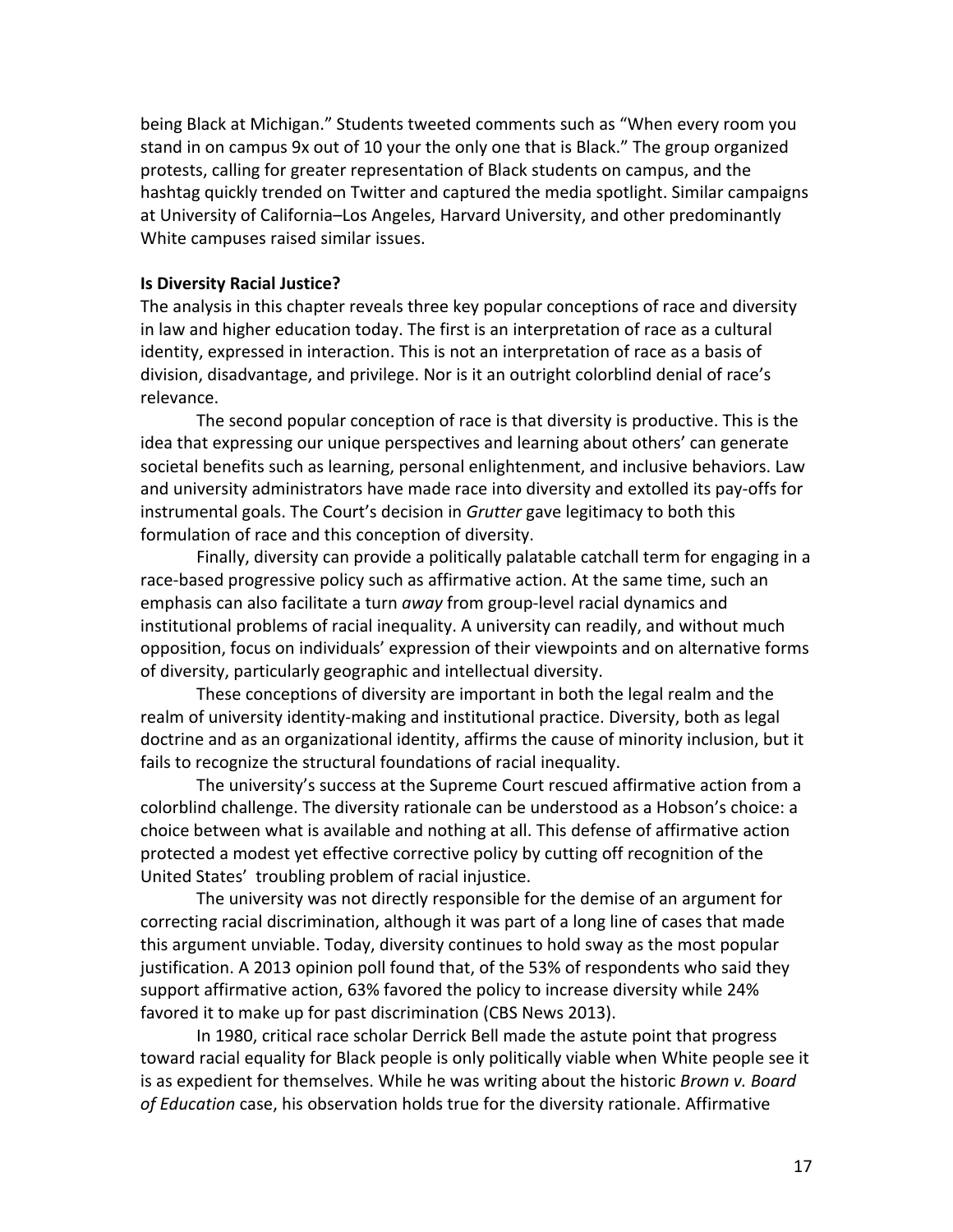action supporters seem to perceive that White people see themselves in diversity or at least find the idea appealing and non-threatening. Likewise, according to psychologists, White people have more positive associations with an all-inclusive conceptualization of diversity than one that seems to be just for minorities (although, overall, White people associate diversity as exclusive of themselves) (Plaut, Garnett, Buffardi, and Sanchez-Burks 2011). 

Today, racism in college admissions—like racism throughout American society have become less explicit and more subtle. Nonetheless, it remains pernicious and consequential and tightly bundled up with class discrimination. A decline in the enrollment of students of color at top public schools means that they are unfairly blocked from opportunity, given the many ways that racial inequality is already baked into the technicalities of the college admissions process, elementary and secondary education, school funding, and society at large. It also means that our country is missing out on affirmative action's incredible social effects, both on campus and beyond. The prospects of these changes are deeply troubling. Even with affirmative action policies, those who attend predominantly White campuses groups routinely report feeling isolated and unsupported by administrators, faculty, and other students. Without affirmative action or effective alternative policies, their enrollment numbers plummet, and their sense of isolation becomes ever more acute.

At the time of this writing, a few important developments will bear on the future of affirmative actions. The first of these is the ongoing mobilization of affirmative action opponents. Two cases were filed in late 2014 challenging the policies at Harvard College (*Students for Fair Admissions Inc. v. President and Fellows of Harvard College*) and University of North Carolina (*Students for Fair Admissions Inc. v. University of North Carolina)*. Brought by investment broker Edward Blum and groups of anonymous applicants who were rejected by both schools, the litigation is developing a case that will likely reach the Supreme Court in a few years. The Harvard litigation is particularly significant, as the university is the most prestigious in the United States and among the first to do affirmative action. It also created the template for contemporary affirmative action; Justice Powell's opinion cited extensively "the Harvard plan" as an acceptable model of individualized race-conscious admissions, and *Grutter* reiterated that this approach was lawful.

While the plaintiffs' charges are for colorblindness—they are challenge the universities' practice of continuing to "unconstitutionally use racial preferences in admissions decision"—the specifics of the argument are new. The claim against Harvard alleges that, just as the university discriminated against Jews in the past, it now engages in racial discrimination by setting admissions quotas on Asian American students and doing "racial balancing." The activists have put pressure on seven other elite colleges, including Yale Law School, regarding the transparency of their admissions processes. Given the conservative voting record of the majority of the Supreme Court justices, the legal fate of affirmative action seems quite dire.

Another development influencing the future of affirmative action is the growing popularity of alternative policies that, at face value, are racially neutral, especially those that seek to increase enrollment of low-income students. Richard Kahlenberg of The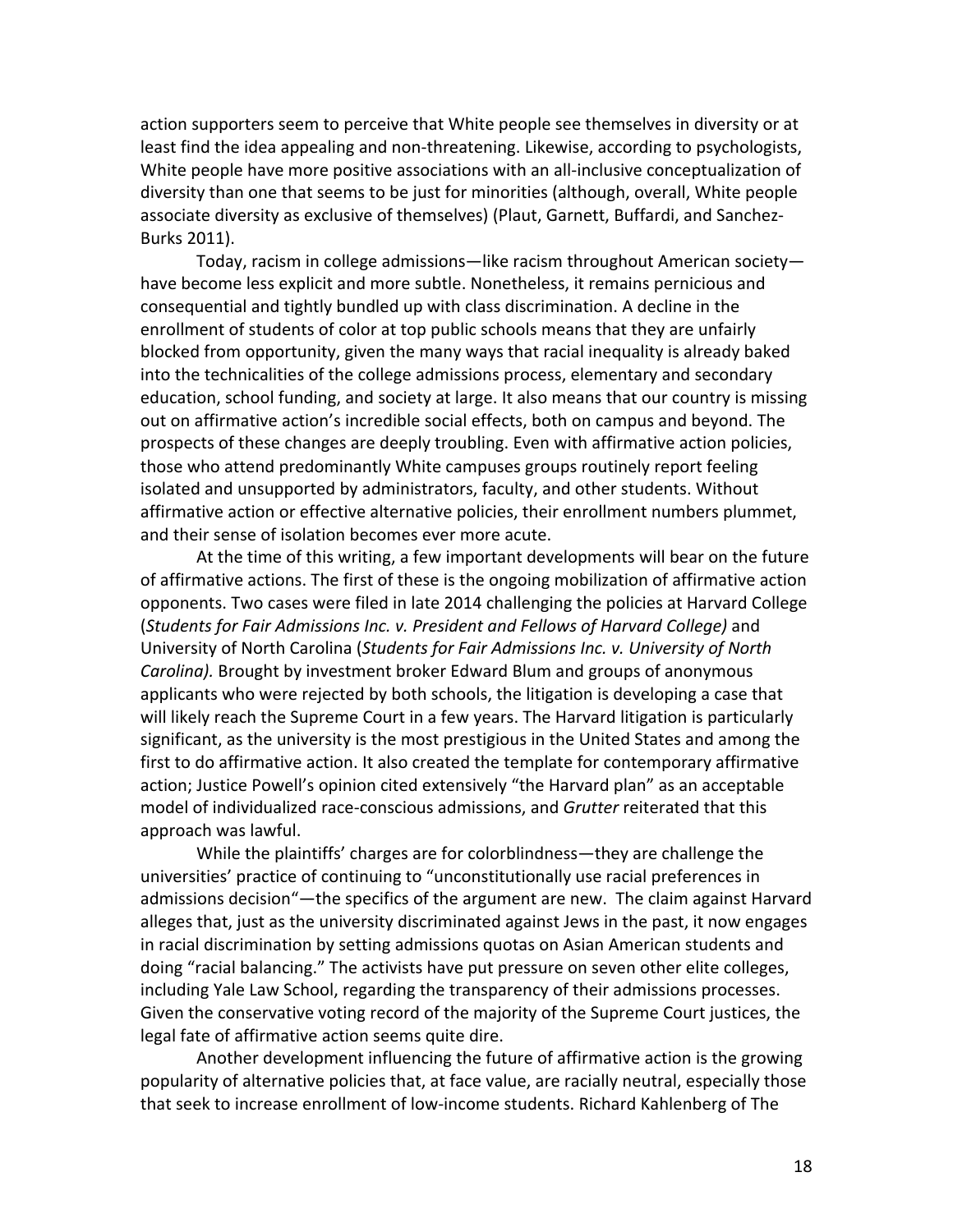Century Foundation has been the foremost thought leader of this movement (see, e.g, Kahlenberg 2014). He has worked fastidiously, using empirical evidence, to demonstrate the effectiveness of alternative policies and to champion class-based affirmative action. While supporters of these alternative strategies cite their effectiveness at boosting enrollment of students of color, critics argue that racial inequality is an issue in its own right, deserving of special attention, and that policies such as percent plans rest on the problematic racial segregation in U.S. K-12 education. In a surprising convergence of political agendas, many conservative and progressive activists agree that the admissions process would be much more fair if universities eliminated their legacy admissions. There also is a small chorus of people who argue that eliminating standardized tests would offset obstacles for students of color; rigorous sociological research supports this claim (Alon and Tienda 2007).

Perhaps this is a sign that, at least in the public imagination, the meaningful cleavage in American society is not the color line but the deepening class divide between rich and poor. Such a shift is promising for addressing serious problems of class inequality but further undermines the imperative of addressing the ongoing, vexing, unresolved problem of racial injustice.

## **Citations**

- Albert, Stuart and David Whetten. 1985. "Organizational identity." Pp. 263-95 in *Research in Organizational Behavior*, vol. 7, edited by L. L. Cummings and B. M. Staw. Greenwich, CT: JAI Press.
- Alon, Sigal and Marta Tienda. 2007. "Diversity, opportunity, and the shifting meritocracy in higher education." American Sociological Review 72:487-511.
- Bell, Jr., Derrick A. 1980. "*Brown v. Board of Education* and the interest-convergence dilemma." *Harvard Law Review* 93:518-33.
- Berrey, Ellen. 2015. *The Enigma of Diversity: The Language of Race and the Limits of Racial Justice.* Chicago, IL: University of Chicago Press.
- $-$ . forthcoming. "Making a civil rights claim for affirmative action: BAMN's legal mobilization and the legacy of race-conscious policies." *Du Bois Review*.
- $-$ . 2011. "Why diversity became orthodox in higher education, and how it changed the meaning of race on campus." Critical Sociology 37:573-96.
- Bowen, William G. and Derrick Bok. 1998. The Shape of the River: Long-term *Consequences of Considering Race in College and University Admissions*. Princeton, N.J: Princeton University Press.
- Carey, Kevin. 2014. "For accomplished students, reaching a good college isn't as hard as it seems." New York Times Nov. 29.
- Carnevale, Anthony P. and Stephen J. Rose. 2003. Socioeconomic Status, Race/Ethnicity and Selective College Admissions, vol. March. New York: The Century Foundation.
- CBS News. 2013. "Poll: Slim majority backs same-sex marriage."
- College Board. 2014. "2014 College-Bound Seniors: Total Group Profile Report." New York, NY.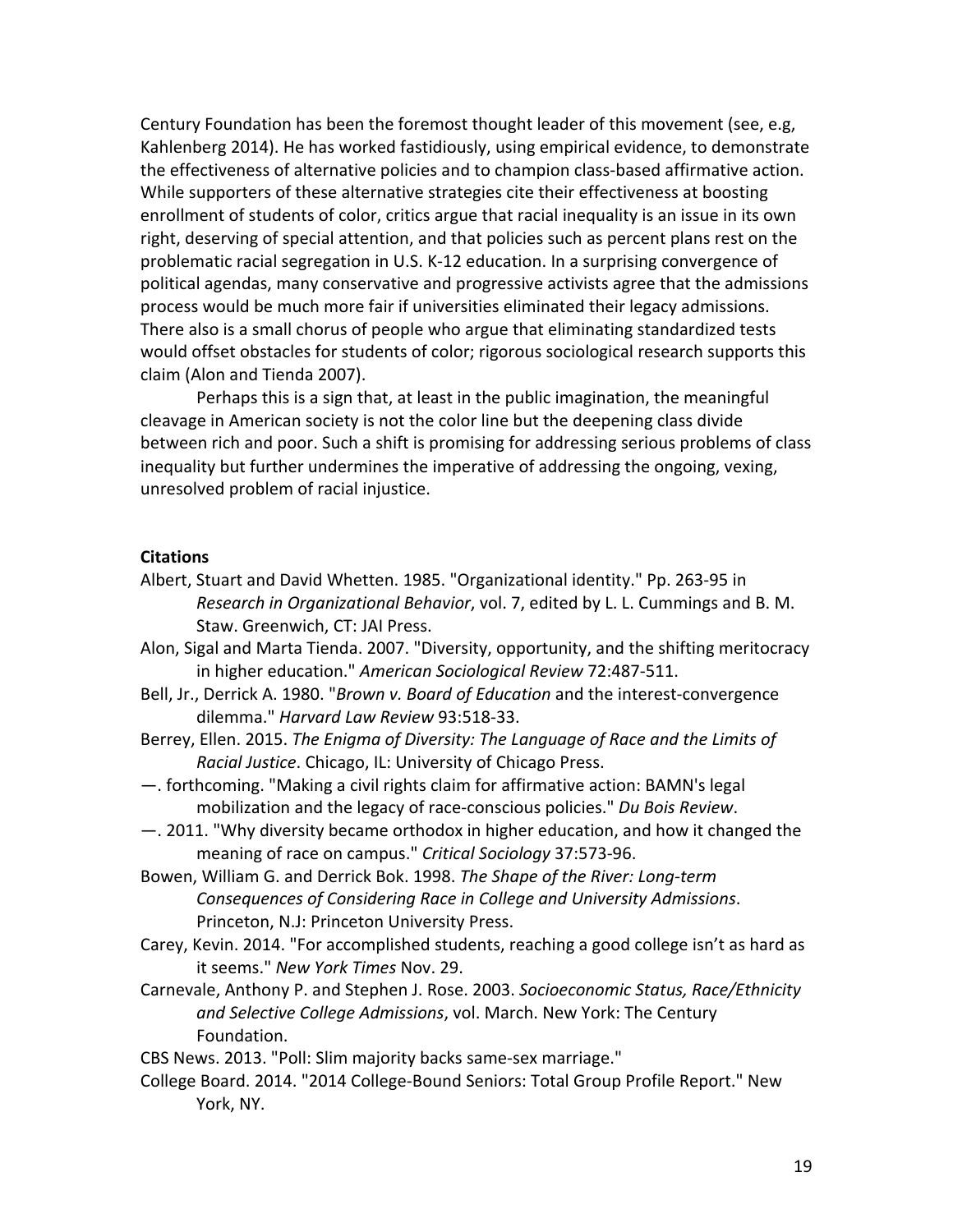$-$ . 2015. "Trends in College Pricing 2014." New York, NY.

- Crenshaw, Kimberlé, Neil Gotanda, and Gary Peller. 1996. Critical Race Theory: The Key *Writings that Formed the Movement*. New York: The New Press.
- Deo, Meera E. 2011. "The promsie of *Grutter:* Diverse interactions at the University of Michigan Law School." *Michigan Journal of Race and Law* 17.
- Duam, Courtenay W. and Eric Ishiwata. 2010. "From the myth of formal equality to the politics of social justice: Race and the legal attack on native entitlements." *Law & Society Review* 44:843-75.
- Edelman, Lauren B. 1992. "Legal ambiguity and symbolic structures: Organizational mediation of civil rights law." American Journal of Sociology 97:531-76.

Edelman, Lauren B., Sally Riggs Fuller, and Iona Mara-Drita. 2001. "Diversity rhetoric and the managerialization of law." American Journal of Sociology 106:1589-1642.

Edelman, Lauren B., Christopher Uggen, and Howard S. Erlanger. 1999. "The endogeneity of legal regulation: Grievance procedures as rational myth." *American Journal of Sociology,* 105:406-454.

- Edsall, Thomas Byrne. 1992. *Chain Reaction: The Impact of Race, Rights, and Taxes on American Politics*. New York: W. W. Norton.
- Espenshade, Thomas J. and Alexandria Walton Radford. 2009. No Longer Separate, Not *Yet Equal: Race and Class in Elite College Admission and Campus Life. Princeton:* Princeton University Press.
- Fischer, Claude S., Michael Hout, Martìn Sànchez Jankowski, Samuel R. Lucas, Ann Swidler, and Kim Voss. 1996. *Inequality by Design: Cracking the Bell Curve Myth.* Princeton: Princeton University Press.

Gamson, Joshua and André Mondigliani. 1989. "Media discourse and public opinion on nuclear power: a constructionist approach." American Journal of Sociology 95.

- Grodsky, Eric. 2007. "Compensatory sponsorship in higher education." American Journal *of Sociology* 112:1662-712.
- Grodsky, Eric and Demetra Kalogrides. 2008. "The declining significance of race in college admissions." American Journal of Education 115:1-33.
- Haney-López, Ian F. 2006. "A nation of minorities: Race, ethnicity, and reactionary colorblindness." *Stanford Law Review* 59:985-1064.
- Hochschild, Jennifer. 2002. "Affirmative action as culture war." Pp. 282-303 in A *Companion to Racial and Ethnic Studies*, edited by D. T. Goldberg and J. Solomos. Malden, MA: Blackwell.
- Holmes, Steven. 1997. "Thinking about race with a one-track mind." New York Times Dec. 21:p. 1, section 4.
- Kahlenberg, Richard D. 2014. *The Future of Affirmative Action: New Paths to Higher Education after Fisher v. University of Texas. New York: The Century Foundation* Press.
- Lemann, Nicholas. 1999. The Big Test: The Secret History of the American Meritocracy. New York: Farrar, Straus, & Giroux.
- Moore, Wendy Leo and Joyce M. Bell. 2009. "Maneuvers of whiteness: Reform and retrenchment in the rhetorical boundaries of the affirmative action discourse."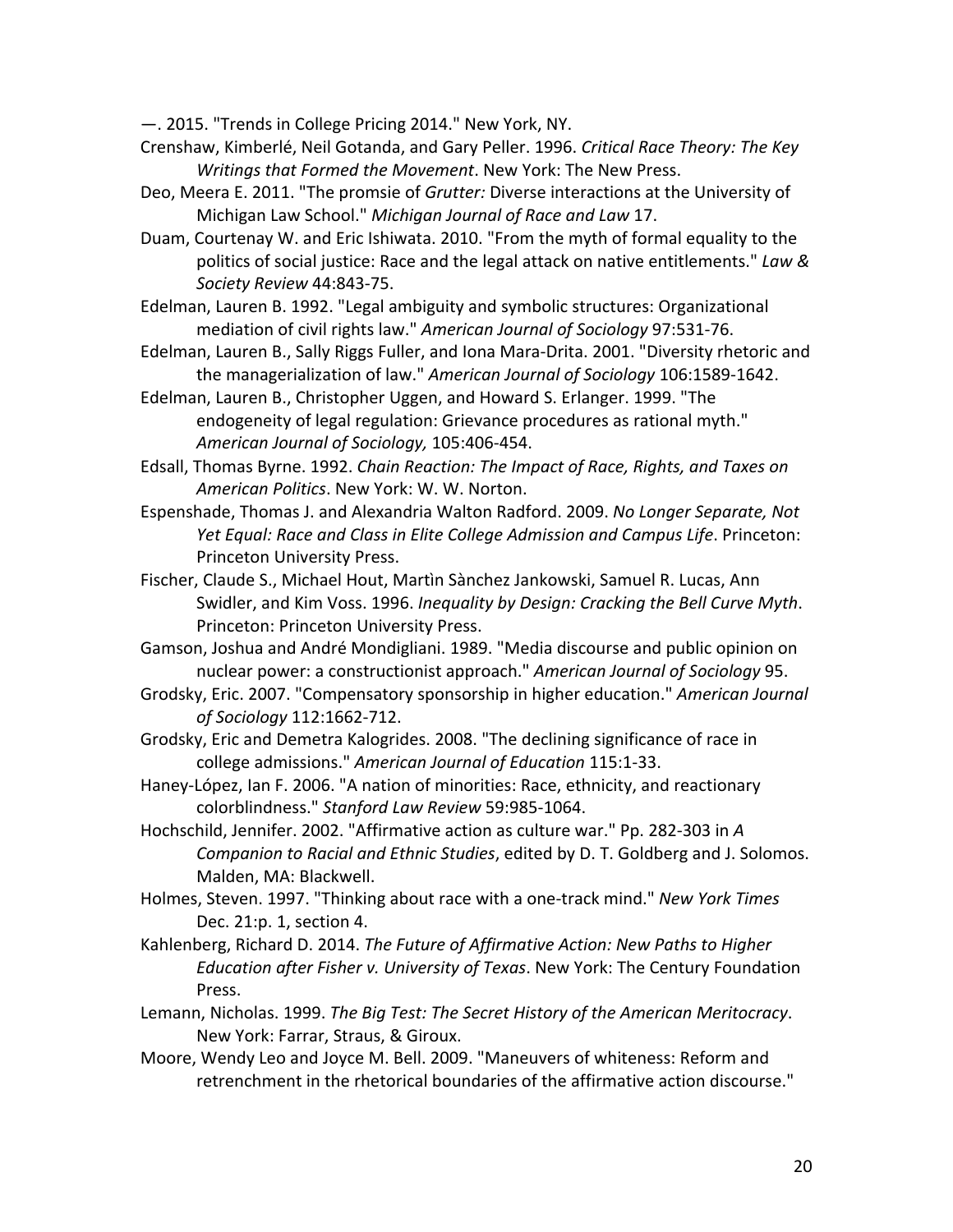Paper present at the annual meeting of the American Sociological Association. San Francisco, CA.

- National Association of College Admissions Counseling. 2003. "Diversity and College Admission in 2003: A Survey Report." Arlington, VA.
- $-$ . 2014. "2013 State of College Admissions." Arlington, VA.
- Office of Academic and Multicultural Affairs, University of Michigan. nd. "About the Michigan Student Study: Current Research Synopsis."

http://www.umich.edu/~oami/mss/about/research.htm. Accessed September 18, 2006.

- Pew Research Center. 2014a. "Public strongly backs affirmative action programs on campus."
- $-$ . 2014b. "The Rising Cost of Not Going to College." Washington, DC. http://www.pewsocialtrends.org/2014/02/11/the-rising-cost-of-not-going-tocollege/ Accessed March 20, 2015.
- Plaut, Victoria C., Flannery G. Garnett, Laura E. Buffardi, and Jeffrey Sanchez-Burks. 2011. "'What about me?' Perceptions of exclusion and Whites' reactions to multiculturalism." Journal of Personality and Social Psychology 101:337-53.
- Richardson, John D. and Karen M. Lancendorfer. 2004. "Framing affirmative action: The influence of race on newspaper editorial responses to the University of Michigan cases." *Press/Politics* 9:74-94.
- Siegel, Reva. 2011. "From colorblindness to antibalkanization: An emerging ground of decision in race equality cases." Yale Law Journal 120:1278-1366.
- Steele, Claude M. and Joshua Aronson. 1995. "Stereotype threat and the intellectual test performance of African Americans." Journal of Personality and Social *Psychology* 69:797-811.
- Stevens, Mitchell. 2007. *Creating a Class: College Admissions and the Education of Elites.* Cambridge, MA: Harvard University Press.
- Stohr, Greg. 2004. A Black and White Case: How Affirmative Action Survived its Greatest Legal Challenge. Princeton, NJ: Bloomberg Press.
- Stulberg, Lisa M. and Anthony S. Chen. 2014. "The Origins of Race-conscious Affirmative Action in Undergraduate Admissions: A Comparative Analysis of Institutional Change in Higher Education." Sociology of Education 87:36-52.

University of Michigan, Board of Regents. 1988. "Proceedings of the Board of Regents. ." University of Michigan, Office of the Registrar. 1999. *Report 837: The University of* 

- *Michigan–Ann Arbor, Enrollment in Degree Credit Programs by Race, Fall 1989–* 1999.": http://ro.umich.edu/enrollment/ethnicity.php. Accessed July 10, 2014.
- $-$ . 2003. Report 836U: The University of Michigan-Ann Arbor Undergraduate *Enrollment by*
- School or College, Ethnicity, Class Level, and Gender for Term 1460 (Fall 2003): http://ro.umich.edu/enrollment/ethnicity.php. Accessed July 10, 2014.
- $-$ . 2013a. "Report 836U: University of Michigan-Ann Arbor, Enrollment by School or College,
- Ethnicity, Class Level, and Gender, Fall 2013."

http://ro.umich.edu/enrollment/ethnicity.php. Accessed July 10, 2014.